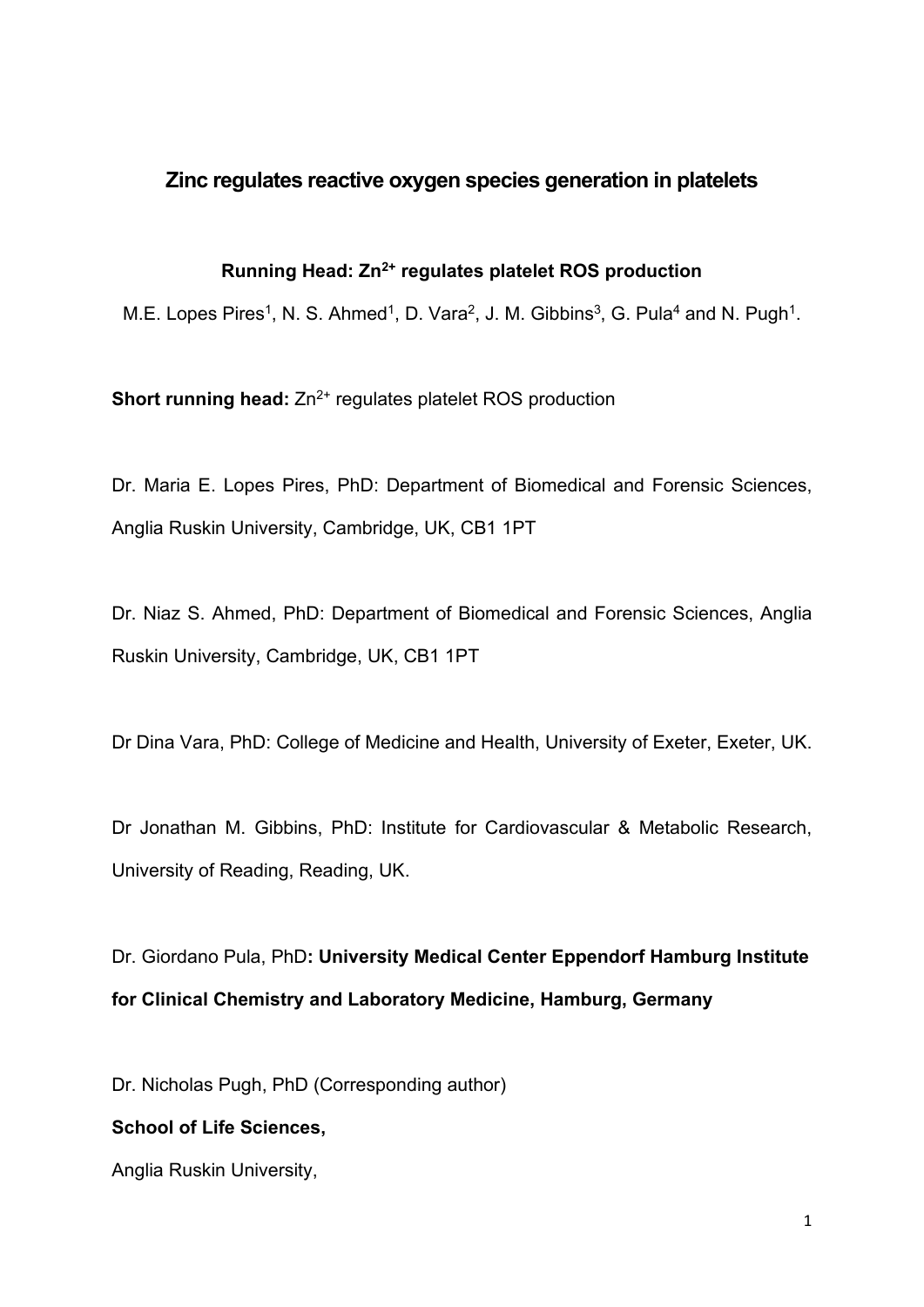East Road,

Cambridge, CB1 1PT.

E: [Nicholas.Pugh@anglia.ac.uk](mailto:Nicholas.Pugh@anglia.ac.uk)

Orcid: 0000-0002-6916-4199

Tel: +44 845 196 2661

# **1. What is known on this topic**

- Platelets produce ROS in response to activation during thrombosis
- Exogenous Zinc acts as platelet agonist
- Zinc is an intracellular secondary messenger in platelets
- ROS production is regulated by NADPH oxidases, and involves signalling via MAPK family members

# **2. What this paper adds**

- Fluctuations of intracellular  $Zn^{2+}$  in platelets regulates ROS production
- Zn<sup>2+</sup>-dependent ROS production is dependent on NADPH oxidase and mitochondria activity, and is regulated by Erk1/2 and JNK
- This is the first work to demonstrate a role for zinc in platelet ROS generation.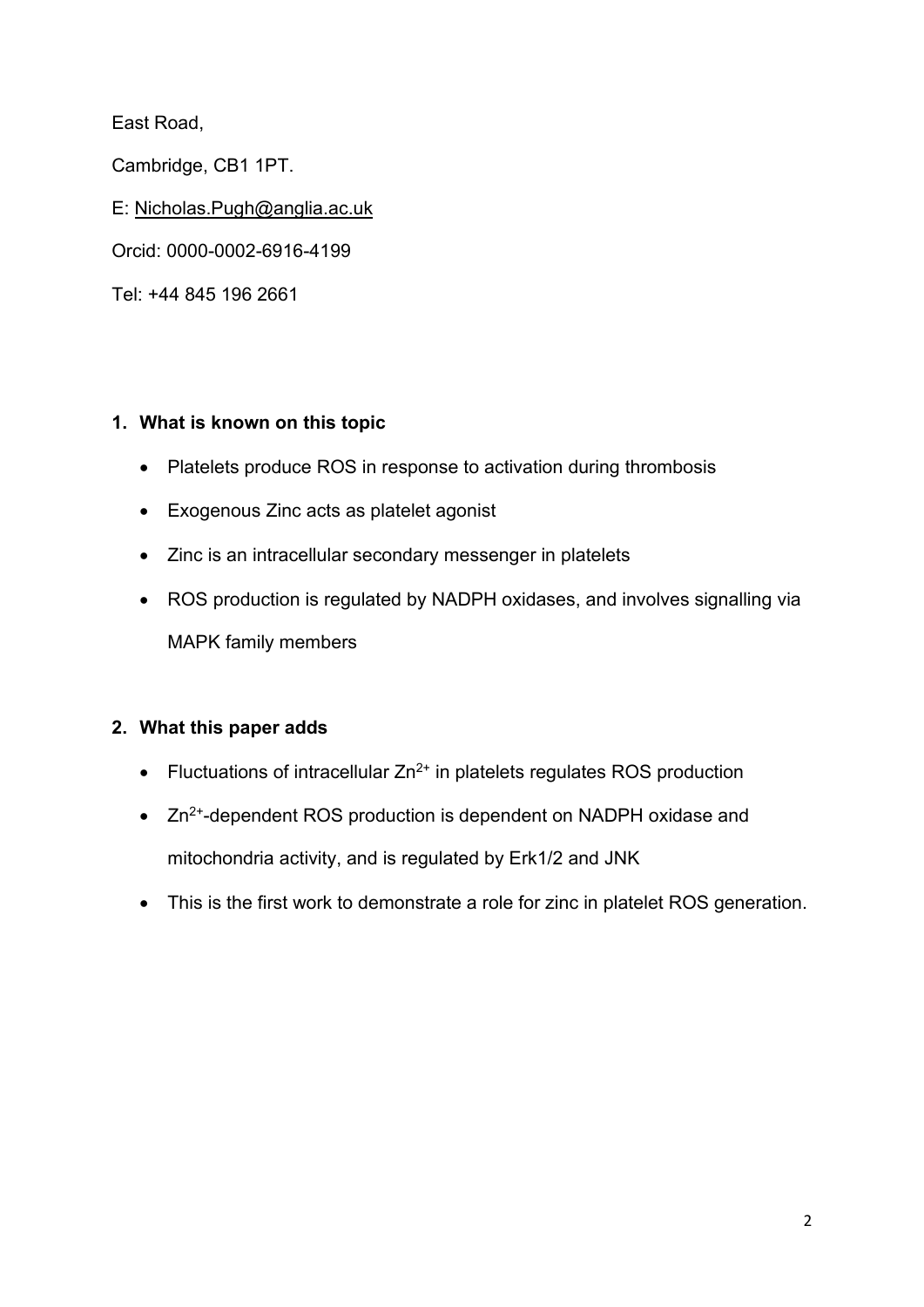#### **Abstract**

Vascular complications resulting from atherosclerosis development are a major cause of death. Reactive oxygen species (ROS) are produced by platelets during activation, and have been demonstrated to positively regulate platelet activatory responses.  $Zn^{2+}$ is also an important haemostatic cofactor in platelets, acting both as a platelet agonist and secondary messenger. Whilst the effect of  $Zn^{2+}$ -dependent signalling mechanisms on ROS production in nucleated cells has been demonstrated, comparable roles in platelets have yet to be investigated. In this study we investigate the relationship between fluctuations in cytosolic  $Zn^2$   $[Zn^{2+}]$  and platelet ROS production. Agonistevoked ROS production, GSH levels and GPx activity are abrogated in platelets treated with the  $Zn^{2+}$ -chelator, TPEN. Conversely, increasing platelet  $[Zn^{2+}]$  using  $Zn^{2+}$ ionophores potentiated ROS generation and decreased GSH levels and GPx activity. Zn<sup>2+</sup>-dependent ROS production was sensitive to pretreatment with DPI or mitoTEMPO, a NADPH oxidase and mitochondria inhibitors respectively. Increasing  $[Zn^{2+}]$  resulted in increases of Erk1/2 and JNK phosphorylation. Our data are consistent with a functional association between  $[Zn^{2+}]$  and ROS production in platelets that could influence thrombus formation in a clinical context.

#### *Keywords*

Zinc, platelets, ROS, signal transduction, thrombosis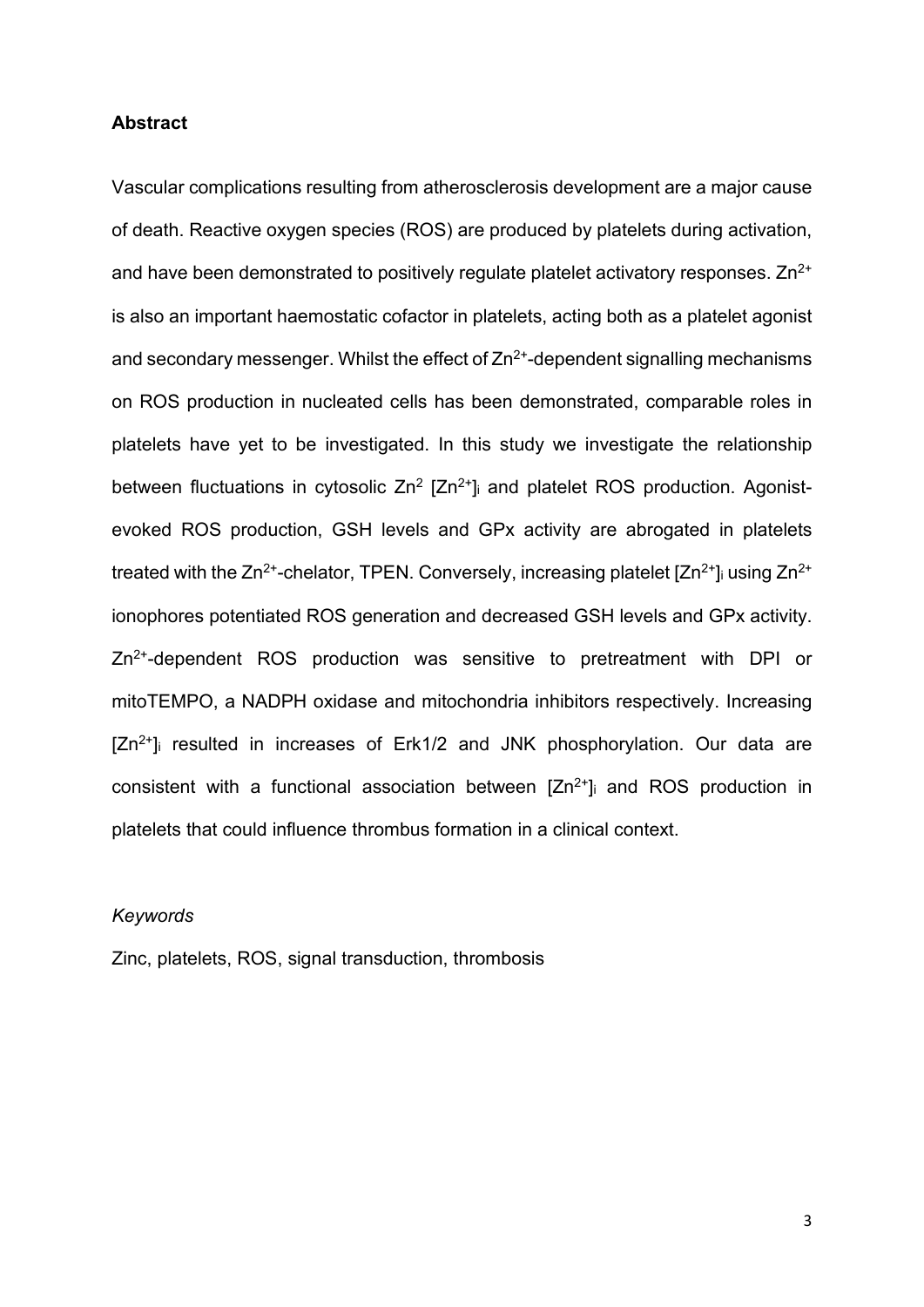#### **Introduction**

Complications resulting from atherosclerosis development are a major cause of mortality and morbidity.[1] Atherosclerotic plaques develop as a result of chronic inflammation, with inflammatory signals activating endothelial cells, leading to leukocyte infiltration. Platelets also cooperate in inflammatory processes leading to plaque development and tissue reconstruction.[1,2] The evolution of atherosclerotic plaques and their subsequent rupture, are responsible for myocardial infarction and stroke.[3]

Zinc  $(Zn^{2+})$  is an important regulator of intra- and extracellular physiological processes in a variety of cell types. Local, extracellular  $Zn^{2+}$  levels significantly increase in the initial inflammatory phase following injury, and have been shown to facilitate wound healing.[4,5] Furthermore, levels of  $Zn^{2+}$  in atherosclerotic plaques are approximately six times greater than in healthy tissues.[6] As  $Zn^{2+}$  is present in the  $\alpha$ granules of platelets, degranulation is likely to result in localised increases in  $\text{Zn}^{2+}$ , [7] which could regulate haemostatic processes.  $Zn^{2+}$  has been shown to have important functions in haemostasis. Bleeding irregularities are correlated with low zinc diets in humans and rodents.[8,9] Exogenous  $Zn^{2+}$  acts as a platelet agonist, being able to cross platelet membranes to initiate platelet aggregatory mechanisms in a manner that is dependent on PKC.[10,11] Recent work has demonstrated that intracellular  $Zn^{2+}$  $([Zn<sup>2+</sup>]$ ) increases in the platelet cytosol as a result of agonist stimulation, an a manner consistent with a secondary messenger.[12] **In this work it was shown that agonistevoked increases in [Zn2+]i were sensitive to the platelet redox state, suggestive of a role for thiol groups on Zn2+ binding proteins.**

Whilst reactive oxygen species (ROS) are produced as a result of the habitual metabolism of cells, chronic and acute overproduction of ROS is associated with the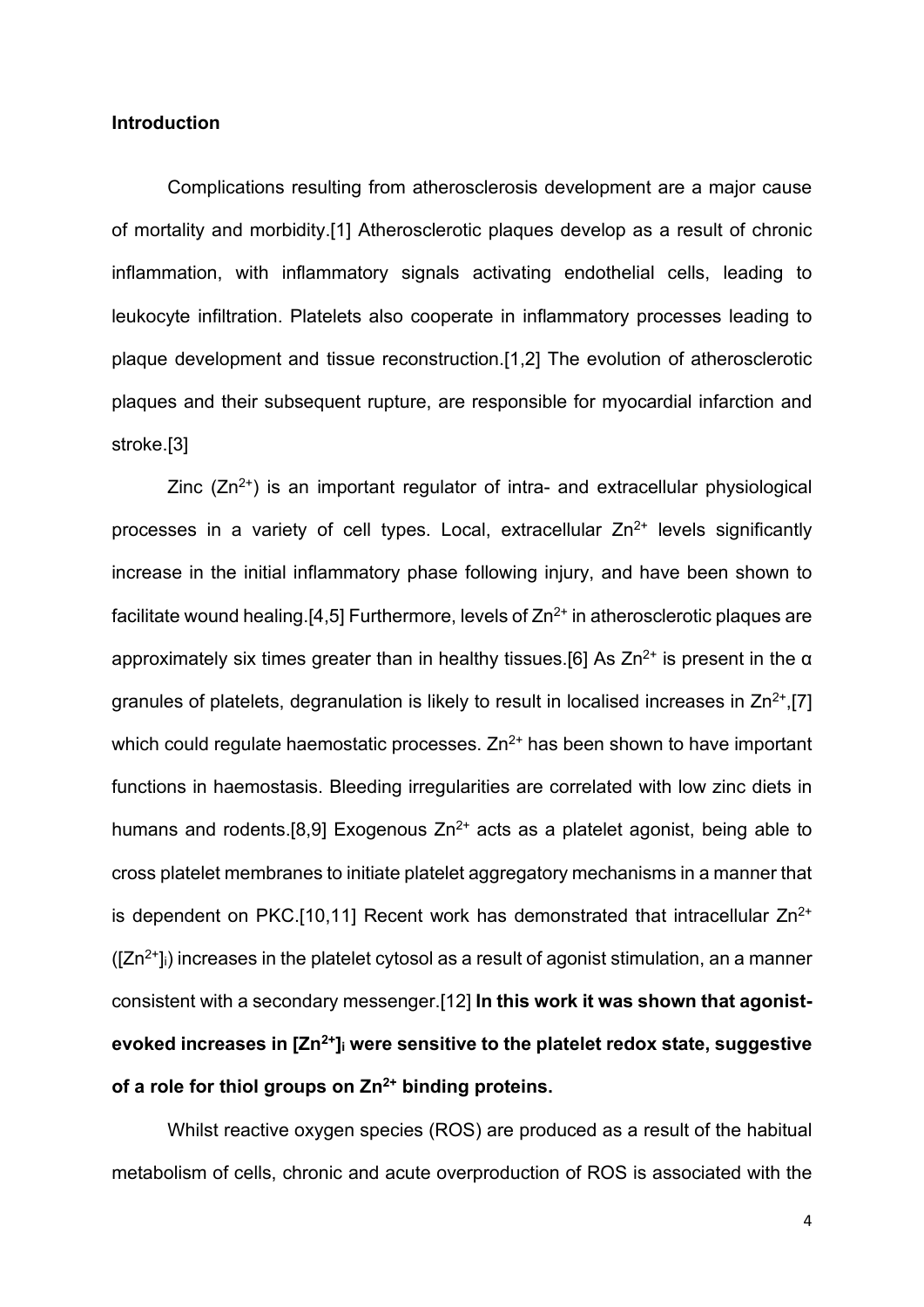development of cardiovascular disease, hypertension, diabetes, hypercholesterolemia, thrombotic diseases and metabolic syndrome.[13–16] The principal forms of ROS are superoxide anion  $(O_2^{\star})$ , hydrogen peroxide  $(H_2O_2)$ , hydroxyl radicals (OH'), and hypochlorous acid (HOCI). These are endogenously produced from distinct sources via the action of enzymes including NADPH oxidase, xanthine oxidase, lipoxygenase, cyclooxygenase, and components of the mitochondria electron transport chain. [17]. In low concentrations, ROS plays a role in the function of cell processes .[**19**] At higher concentrations, ROS production results in damage to cell components, including lipids, nucleic acids and proteins.[20] This damage impairs regular cell activity and can lead to the release of secondary reactive species which can do further damage, contributing to a development of different diseases.[16,21–23]

The mechanisms that lead to the release of ROS from nucleated cells have been investigated, and the involvement of  $Zn^{2+}$  in this process has been assessed. Treatment of cells with  $Zn^{2+}$  promotes increases in ROS generation as a result of NADPH oxidase activity.[24,25] Zn<sup>2+</sup>-treatment results in damage to renal cells *in vitro*, concomitantly with a raise of ROS release and promote the activation of p67phox, a NADPH oxidase subunit.[26] ROS production in numerous cell types correlates with Zn2+-dependent regulation of NOX expression [27,28] and mitochondria activation[29– 31]. However, the effect of exogenous or endogenous  $Zn^{2+}$  on ROS production in platelets is yet to be investigated. Here, we show that increasing [Zn2+]i, **via either** exogenously applied  $Zn^{2+}$  or agonist evoked increases in  $[Zn^{2+}]$  regulates ROS generation in a manner that is dependent on NADPH oxidase and mitochondria activation, and is regulated by MAPK phosphorylation. These data indicate that increases in platelet  $[Zn^{2+}]$  either from ruptured atherosclerotic plaques, or from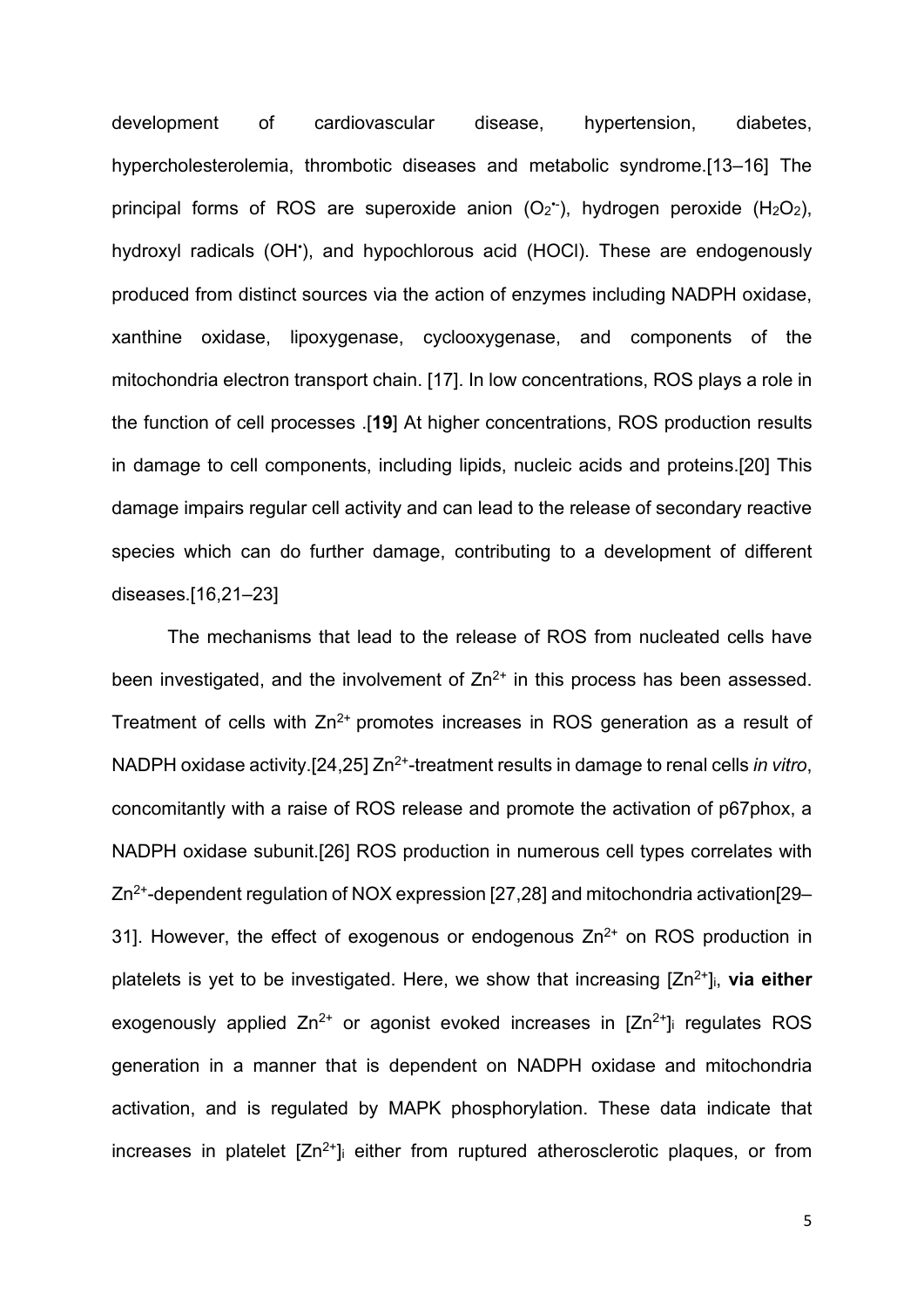agonist evoked release from intracellular stores, couple ROS production to platelet activation.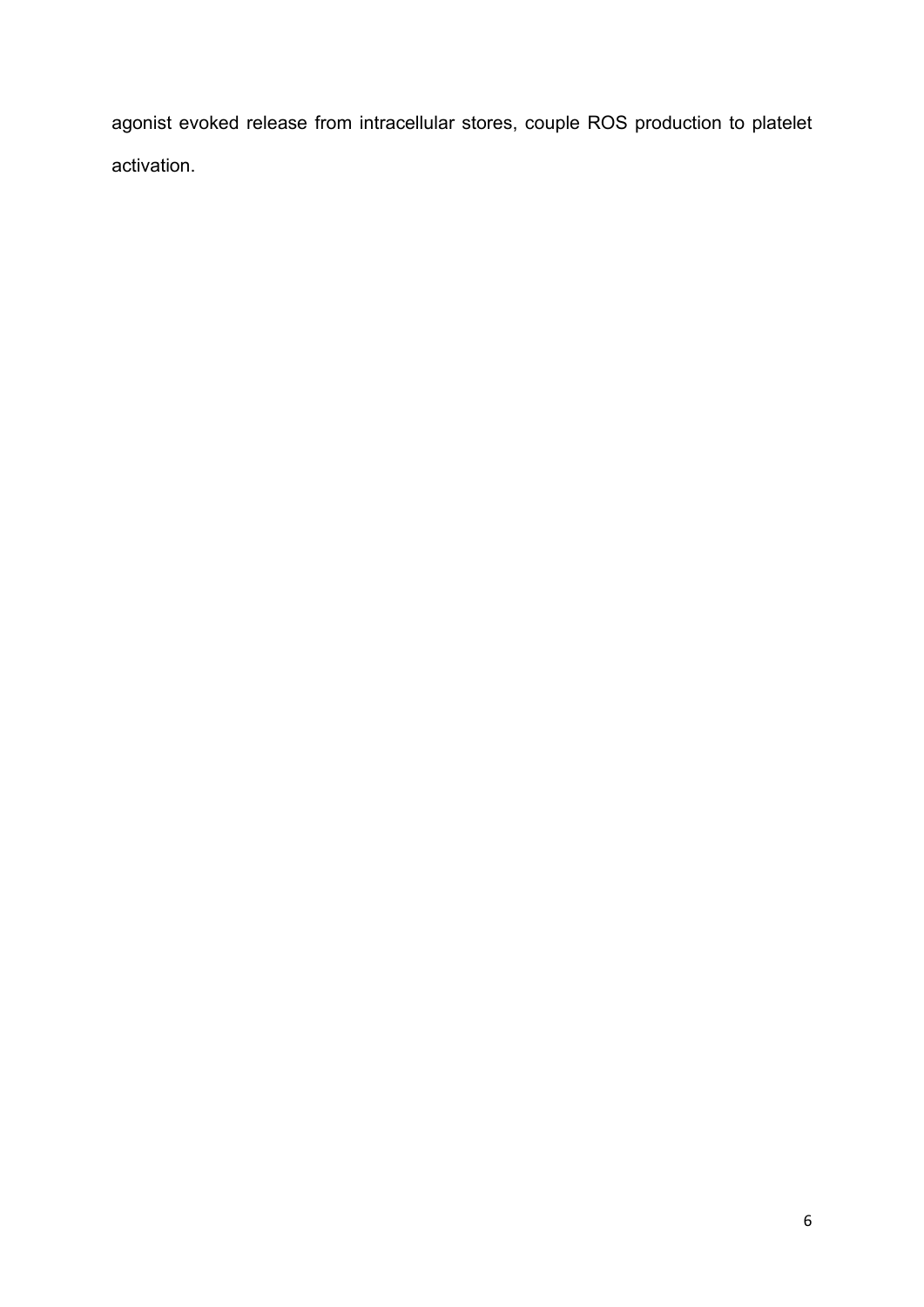#### **MATERIALS AND METHODS**

# **Materials**

Cross-linked collagen-related peptide (CRP-XL; GpVI agonist) was from Professor Richard Farndale (Cambridge, UK), U46619 (TPα receptor agonist) was from Tocris (Bristol, UK), thrombin (PAR agonist) was from Sigma Aldrich (Poole, UK).The cell-permeable superoxide indicator dihydroethidium (DHE) was from Abcam (Cambridge, UK). The NADPH oxidase inhibitor diphenyleneiodonium chloride (DPI) was from Tocris. The mitochondrial targeted anti-oxidant, mitoTEMPO was from Sigma Aldrich (Poole, UK) Clioquinol, (Cq, Zn<sup>2+</sup> ionophore, C<sub>9</sub>H<sub>5</sub>ClINO, K<sub>d</sub>Zn: 10<sup>-7</sup>M, KdCa:  $10^{-4.9}$ M), A23187 (Ca<sup>2+</sup> ionophore, C<sub>29</sub>H<sub>37</sub>N<sub>3</sub>O<sub>6</sub>), N,N,N',N'-Tetrakis(2pyridylmethyl) ethylenediamine (TPEN,  $Zn^{2+}$  chelator,  $K_dZn$ : 2.6x10<sup>-16</sup>M,  $K_dCa$ : 4.4x10<sup>-</sup> 5M), DM-BAPTA-AM (C<sub>34</sub>H<sub>40</sub>N<sub>2</sub>O<sub>18</sub>, K<sub>d</sub>Zn: 7.9×10<sup>-9</sup>M, K<sub>d</sub>Ca: 110×10<sup>-9</sup>M), and membrane permeant anti-oxidising proteins, PEG-Super oxidise dismutase (SOD) and PEG-Catalase (CAT) were from Sigma Aldrich.

The NADPH oxidase inhibitor DPI and the mitochondrial-targeted antioxidant inhibitor mitoTEMPO were from Sigma.

For immunoblotting, specific antibodies against various signalling proteins (phospho-Erk1/2 (Thr202/Tyr204), phospho-JNK (Thr183/Tyr185), p47phox, phospho-p47phox) were obtained from Santa Cruz Antibodies, USA or Thermofisher, UK (sc136521, sc293136, sc6254, sc17845 and PA5 36863 respectively). Rabbit βactin antibody was from (Cell Signalling, UK; #4970). Secondary antibodies Cy5 goat anti-rabbit IgG and Cy3 goat anti-mouse IgG antibodies were obtained from Cell Signalling. Cell-permeable superoxide-specific spin probe 3-methoxycarbonyl-2,2,5,5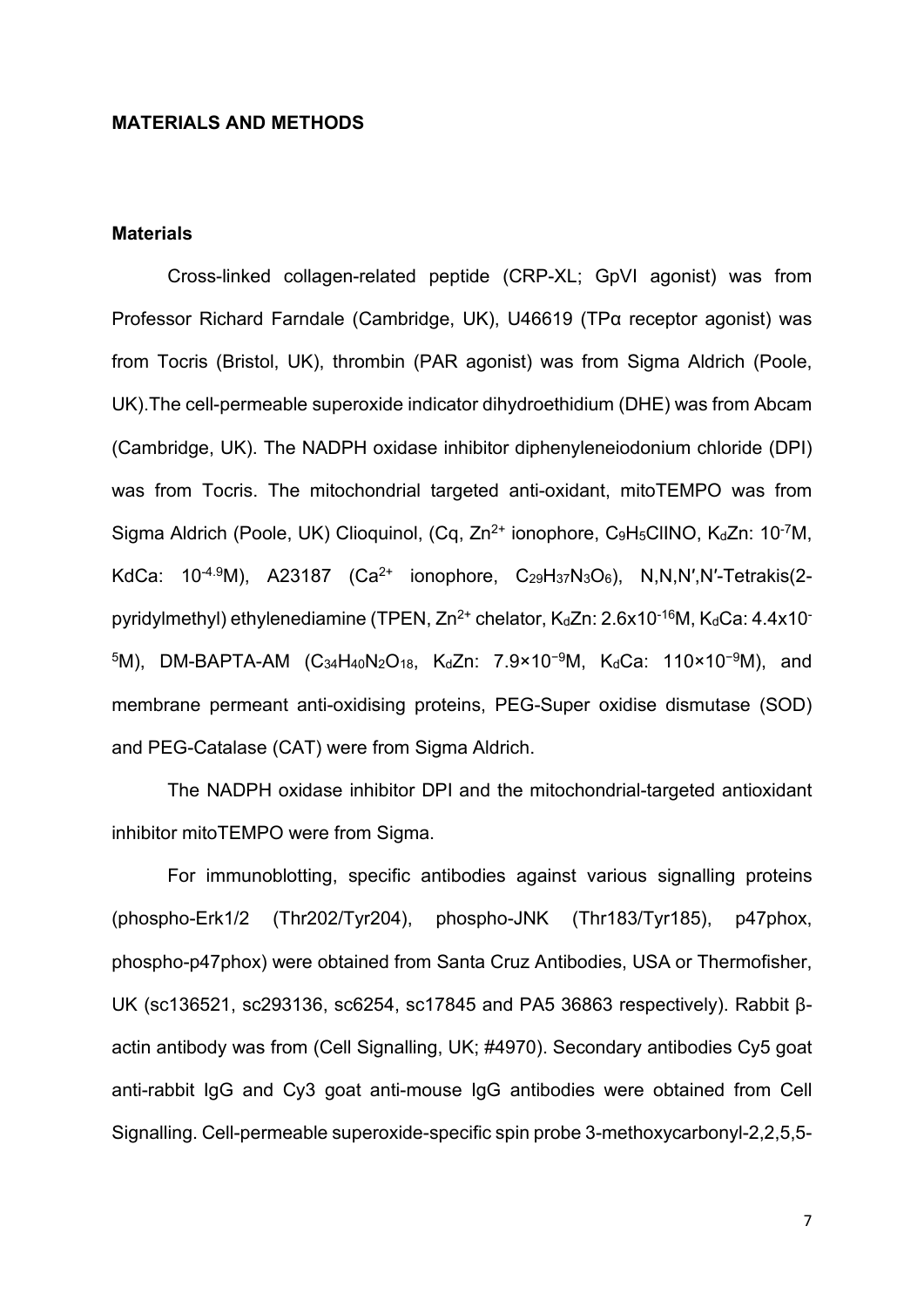tetramethylpyrrolidine (CMH). Unless stated, all other reagents were from Sigma Aldrich.

#### **Platelet preparation**

This study was approved by the Faculty Research Ethics Committee at Anglia Ruskin University and informed consent was obtained in accordance with the Declaration of Helsinki. Blood was donated by healthy human volunteers, free from medication for two weeks. Blood was collected into 11mM sodium citrate and washed platelets were prepared as described previously.[11]

### **DHE-based detection of platelet ROS by flow cytometry**

Platelet suspensions ( $2 \times 10^8$  cells/mL) were rested for 30mins at 37°C, prior to being loaded with 10μM of dihydroethidium (DHE) for 15mins in the dark at 37°C. Platelets were pre-incubated for 15mins with diphenyleneiodonium (DPI, 10µM), mitoTEMPO (10µM), TPEN (50µM), U0126 (10µM) and SP600 (10µM) prior to stimulation with ZnSO4 (10-300μM), Clioquinol (100μM), or A23187 (100μM). To investigate the influence of  $Zn^{2+}$  on agonist evoked ROS responses, platelets were pre-treated for 10 minutes with TPEN (50μM) prior to stimulation with thrombin (1U/mL) or CRP-XL (1μg/mL). Following treatment, platelets suspensions were diluted 1:10 in cold modified Ca<sup>2+</sup>-free Tyrodes buffer (CFT, in mM: 140 NaCl, 5 KCl, 10 HEPES, 5 Glucose,  $0.42 \text{ NaH}_2\text{PO}_4$ , 12 NaHCO<sub>3</sub>, pH7.4) and were analysed by flow cytometry using an Accuri C6 flow cytometer (BD, UK). Data were acquired from 10,000 cells and recorded as percentage of cells positive or median fluorescence intensity (MFI).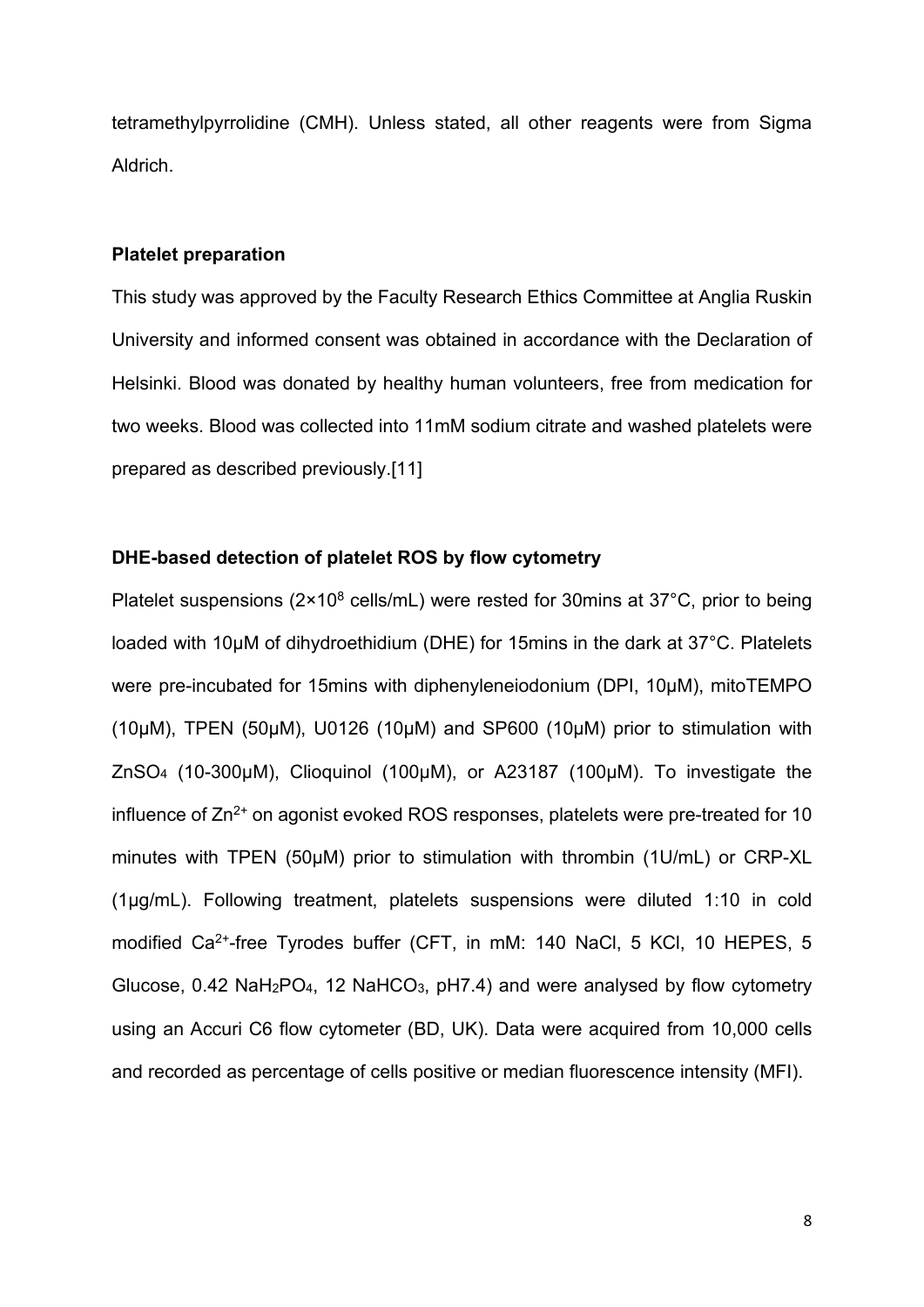#### **Oxygen radical detection using Electron Spin Resonance (ESR)**

**As previously described [19],** washed platelet suspensions (2×108/mL) were loaded with CMH (200μM, in the presence of 25µM deferoxamine and 5µM DETC) for 10 minutes at room temperature. Platelet suspensions were loaded onto a Chronolog 700-2 aggregometer with continuous stirring (1,200rpm at 37°C) and the turbidimetry readings were recorded. After 1 minute, ZnSO<sub>4</sub> (10-300µM), clioquinol (100µM) or A23187 (100µM) were added and aggregation was measured for 10 minutes. Following aggregation, platelet solution was centrifuged by 14,000 g and 50µl of platelet-free supernatant was transferred into the Hirschmann precision micropipettes and read using an e-scan (Noxygen, Germany). ESR spectra were recorded using the following ESR settings: **centre field 3,492.5G, field sweep 60G, modulation amplitude 2G, sweep time 10s, number of scans 10, microwave frequency 9.39GHz, microwave power 20mW, conversion time, 327.68ms, time constant, 5242.88ms..**

#### **Reduced Glutathione (GSG) content and Glutathione Peroxidase (GPx) activity**

Washed platelet suspensions (2×10<sup>8</sup>/mL) were stimulated with Clioquinol (100μM) or A23187 (100μM), or pre- incubated with TPEN (50μM) for 10 min prior to stimulation with thrombin (1U/mL) or CRP-XL (1µg/mL). Platelet GSH and GPx activity were determined by Amplte™ Fluorimetric Glutathione Assay Kit from AAT Bioquest® and EnzyChromTM Glutathione Peroxidase Assay Kit from BioAssay Systems, respectively, as described previously.[16,32]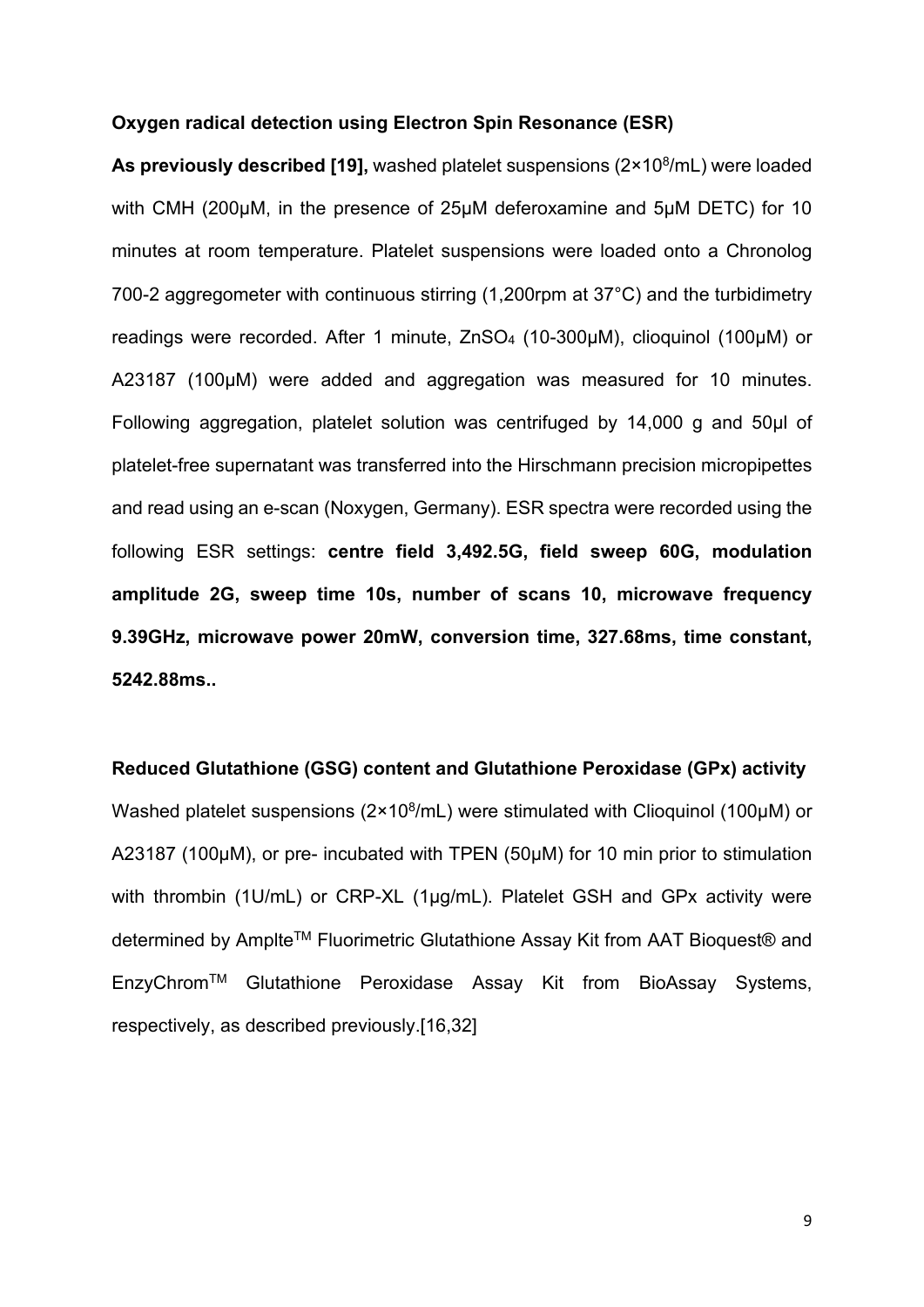#### **Confocal microscopy**

Washed platelet suspensions ( $2 \times 10^8$ /mL) were loaded with 10 $\mu$ M DHE in the dark for 15 minutes at 37°. Suspensions were incubated with Clioquinol (100μM), A23187 (100μM), and adhere to fibrinogen-coated coverslips (100µM), during which images were acquired using a LSM510/Axiovert laser scanning confocal microscope with 60x oil NA1.45 objective (Zeiss, UK). Excitation and emission wavelengths were 420 and 590 nm respectively

#### **Immunoblot assay**

SDS-PAGE and immunoblotting were performed using standard protocols as described previously.[33] Rabbit β-actin antibody (Cell Signalling, UK; catalogue number: #4970) was used to ensure equivalent levels of protein. Blots were visualised using enhanced chemiluminescence solution (ECL) (GE healthcare, UK). ImageJ (v1.45, NIH, Bethesda, USA) was used for quantification of protein bands.

#### **Data Analysis**

Data were analysed in GraphPad Prism by two-way ANOVA followed by Tukey's post hoc test. Data are means ± SEM of at least four independent experiments. Significance is denoted as \*\*\* (P<0.001), \*\* (P<0.01) or \* (P<0.05)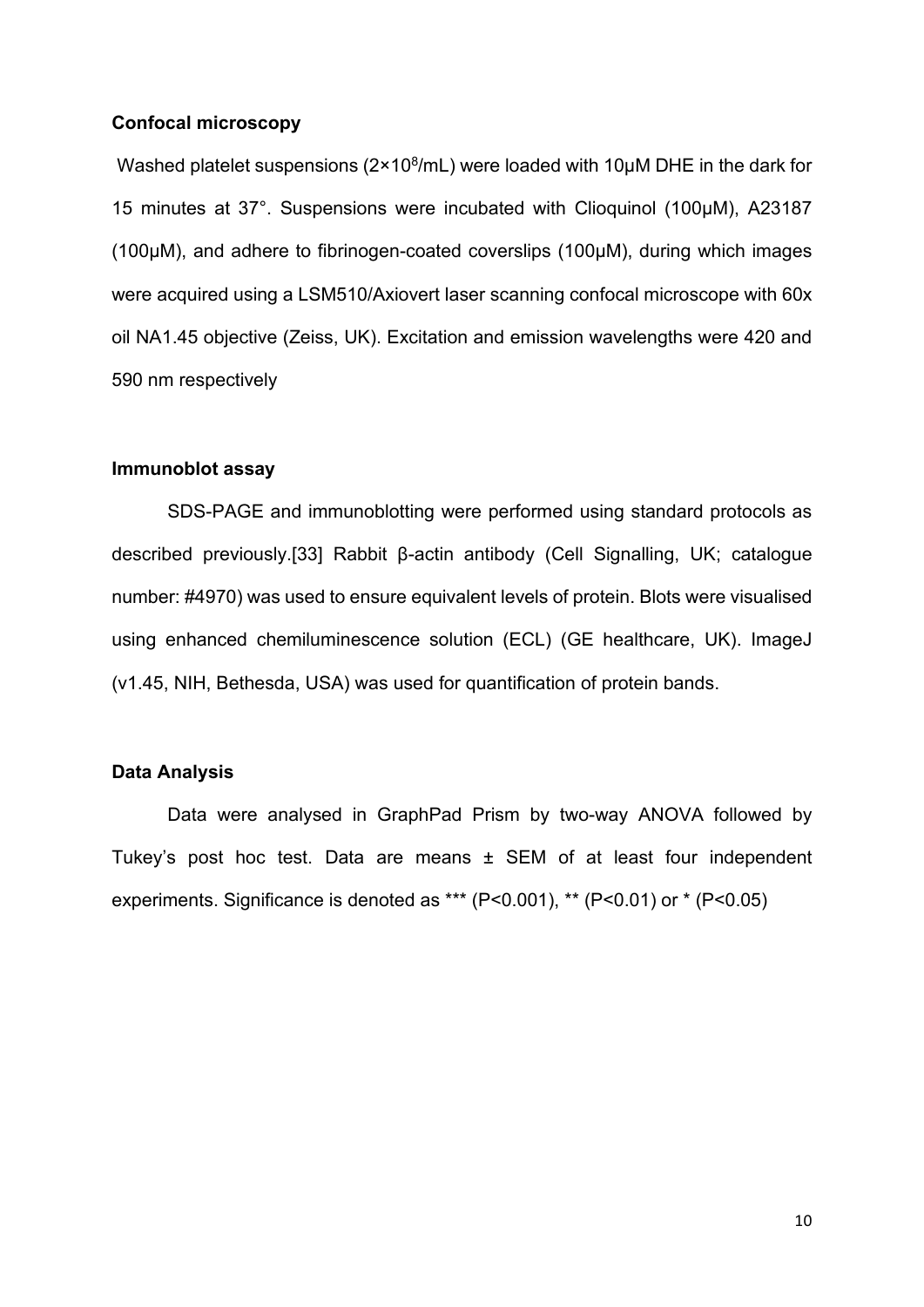#### **Results**

#### **External Zn2+ induces ROS generation by unstimulated platelets**

The recruitment of platelets to areas of endothelial damage, followed by platelet activation, culminates in thrombus formation.[2,34] Activated platelets release ROS, potentially affecting platelets and other cells in a paracrine manner.[35] Whilst exogenous  $\text{Zn}^{2+}$  has been found to act as a platelet agonist [11,12,36], the effect of  $Zn^{2+}$  on platelet ROS production have yet to be investigated. Changes in ROS production in response to increasing concentrations of ZnSO4 (10-300μM), was investigated in washed platelet suspensions loaded with DHE,. Using fluorometry, DHE fluorescence increased following treatment with low concentrations of  $Zn^{2+}$ . DHE fluorescence (AU) increased from a basal level of 551±52, to 1767±146, 1100±108, 785±53 and 996±131 following treatment with 10, 30, 100 and 300µM of ZnSO4 respectively (p<0.05, Figure 1a).

ESR was employed to analyse superoxide anion production, as this is the most direct and reliable technique to identify chemical species that present one or more unpaired electrons.[14] Platelets were loaded with the cell-permeable superoxidespecific spin probe CMH (200µM) prior to ESR analysis. Treatment with  $Zn^{2+}$  (10-300µM) resulted in changes to ESR intensity from basal levels (a representative ESR trace is shown in Figure 1b), confirming that  $Zn^{2+}$  treatment increases ROS production in platelets.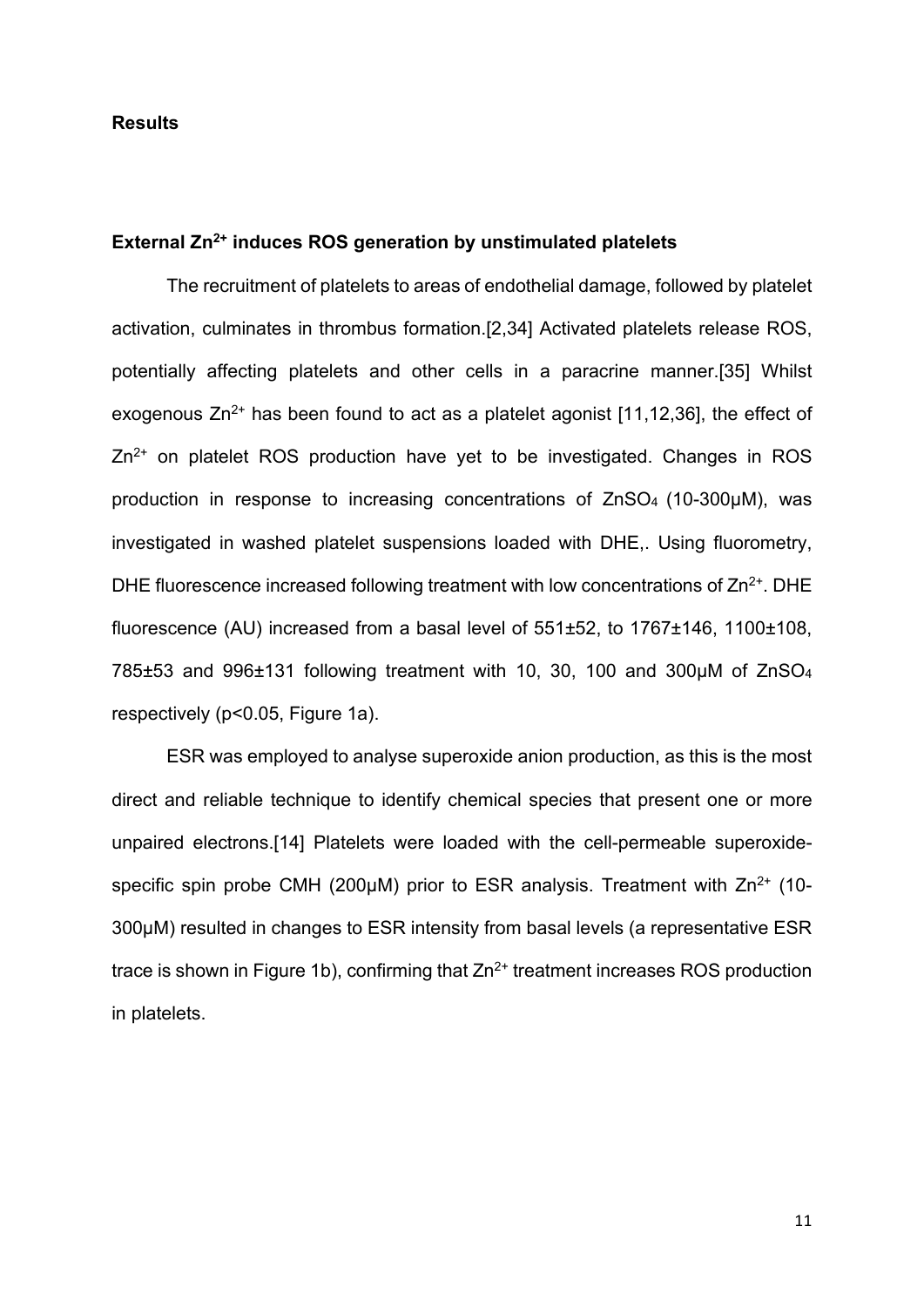#### **[Zn2+]i is required for agonist dependent ROS release**

 $Zn^{2+}$  is present in platelet α granules and also in the platelet cytosol where it is likely to associate with cation-binding proteins [12]. Platelet activation results in increases in cytosolic  $Zn^{2+}$  concentration, consistent with release from intracellular stores.[12] To assess the influence of intracellular  $Zn^{2+}$  on ROS generation, platelet suspensions were preincubated with the intracellular  $Zn^{2+}$  chelator TPEN (50 $\mu$ M) prior to stimulation with thrombin (1U/mL) or CRP-XL (1μg/mL). In TPEN pretreated platelets, agonist-stimulated DHE fluorescence was reduced to basal levels. TPEN pretreatment reduced thrombin- or CRP-XL-mediated DHE fluorescence from 7432±637 and 5951±255, to 4320±147 and 3690±195 respectively (p<0.05, Figure 2a).

The glutathione redox complex acts as a buffer, protecting cells from overproduction of ROS.[37] ROS production in platelets results in changes in the relative concentrations of reduced (GSH) and oxidised glutathione (GSSG), and also in degradation of GPx is to hydrogen peroxide  $(H<sub>2</sub>O<sub>2</sub>)$ .[38] Levels of GSH and GPX activity in response to agonist stimulation in TPEN-pretreated platelets was quantified to investigate a role for  $Zn^{2+}$  in agonist-evoked ROS production. Stimulation of platelets with thrombin (1U/mL) or CRP-XL (1μg/mL) reduced GSH and GSH peroxidase (GPx) levels by approximately 50% and 30% respectively (Figures 2b, c). Thrombin and CRP-XL treatment reduced GSH to 0.39±0.03µM and 0.46±0.01µM respectively, relative to vehicle treatment (0.58±0.09µM). Similarly, GPx activity was reduced from 6.6±0.2U/mL to 4.7±0.12U/mL and 4.1±0.18U/mL in response to thrombin and CRP-XL respectively.

Agonist evoked reductions of GSH levels and GPx activity were abrogated in TPEN pre-treatment platelets. TPEN induced an increase of 50% and 42.5% on GSH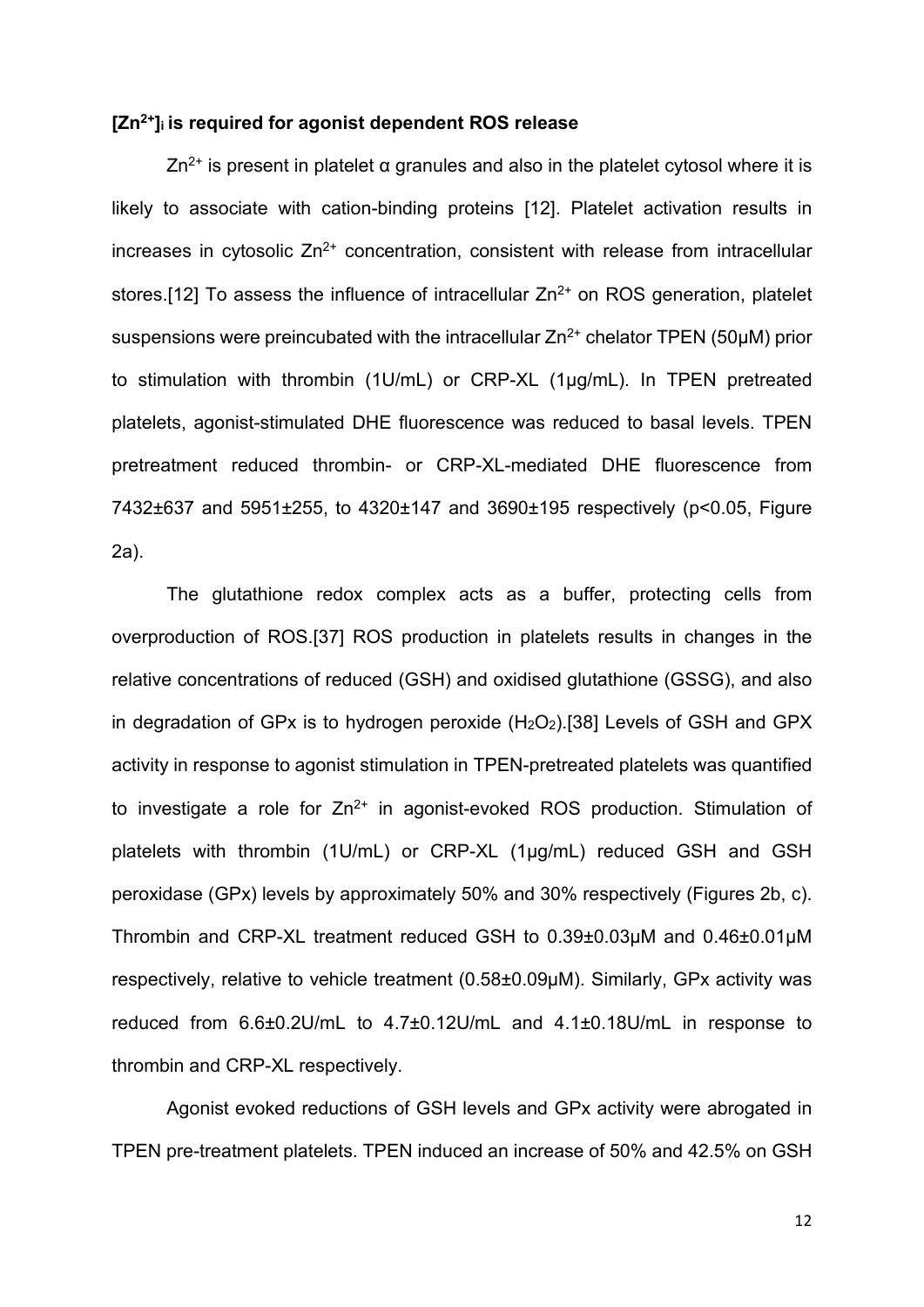levels of platelets stimulated with thrombin and CRP-XL respectively, comparing with platelets in absence of TPEN (GSH level in TPEN-pretreated platelets was 0.78±0.06µM and 0.80±0.09µM following thrombin (1U/mL) or CRP-XL- (1µg/mL) mediated stimulation respectively).

Similarly, GPx activity following stimulation was increased in TPEN-pretreated platelets relative to untreated platelets. GPx activity in TPEN pretreated platelets increased by approximately 30% and 24% following with thrombin and CRP-XL respectively (GPx activity in TPEN-pretreated platelets was 6.8±0.2 and 5.4±0.03 following stimulation with thrombin and CRP-XL respectively, Figures 2b, c). These data are consistent with a role for  $[Zn^{2+}]$  in regulation of agonist-dependent ROS production. Whether this effect is attributable to agonist-evoked increases in  $[Zn^{2+}$ <sub>li</sub>,[12] or to the perturbation of obligate  $Zn^{2+}$ -binding proteins is unclear.

## **ROS generation is correlated with increases in [Zn2+]i**

Ionophores have previously been used to increase the concentration of cytosolic cations, mimicking cation release from intracellular stores.[39–41] Whilst A23187 has been widely used to investigate the effects of increases of cytosolic  $Ca<sup>2+</sup>$ on cell or platelet function, it should be noted that this is a non-specific cation ionophore. Conversely, the  $Zn^{2+}$ -specific ionophores clioquinol and pyrithione have previously been used to model increases in  $[Zn^{2+}]$  in platelets and other cells. [12,42,43] To analyse the effects of increases of  $Zn^{2+}$  on platelet ROS production. DHE-loaded platelets were stimulated with clioquinol (100µM), or A23187 (100µM) for 10 minutes, and changes in fluorescence were quantified using flow cytometry. As previously described, [44] A23187 treatment increased DHE fluorescence to 1735±176AU compared to the 745.±27AU for the vehicle control (DMSO, p<0.05,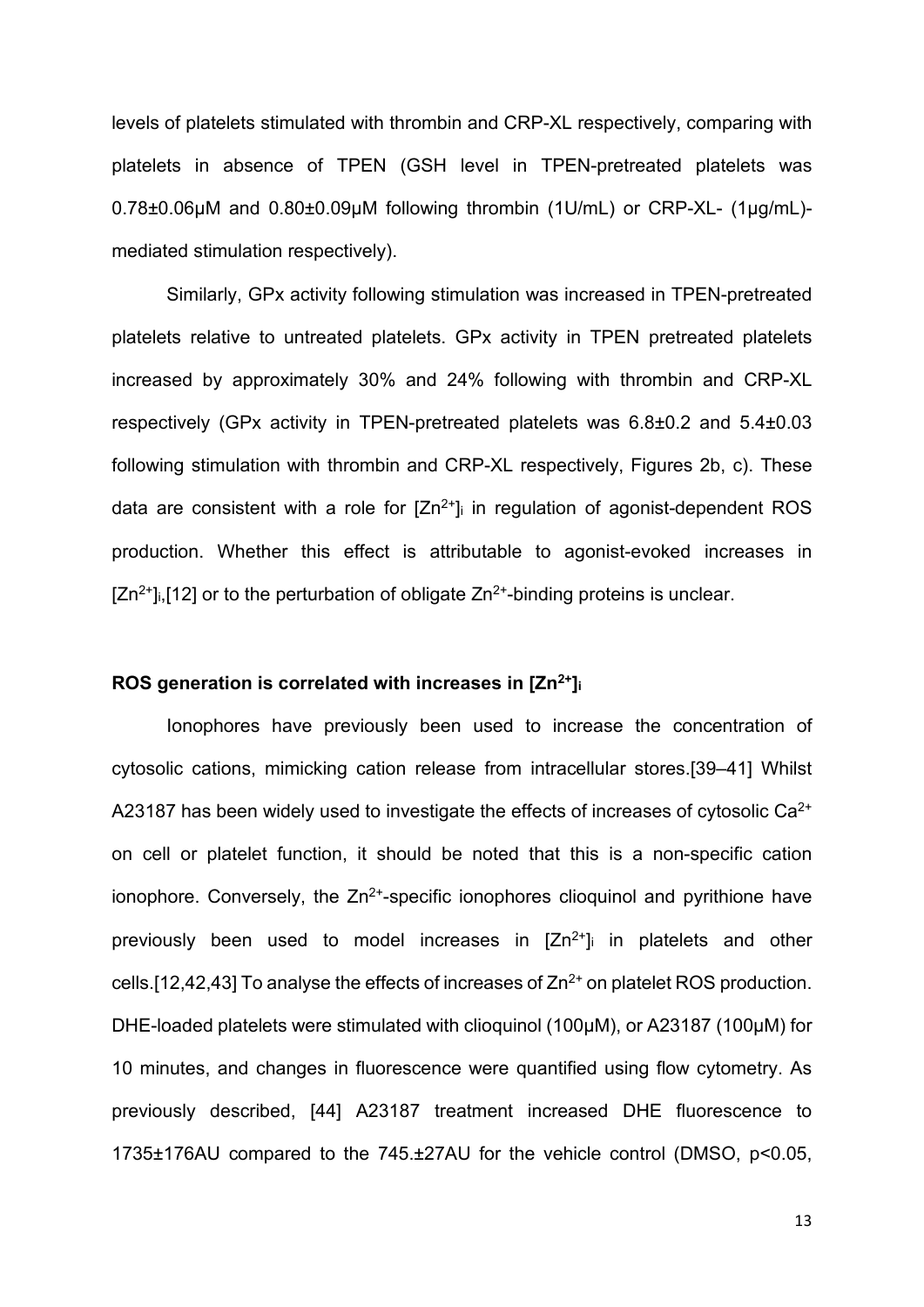Figure 3a). Similarly clioquinol treatment resulted in increases of DHE fluorescence to 1824±227AU (p<0.05, Fig. 3A). ESR revealed ionophore-dependent increases in ROS production, with both A23187 and clioquinol increasing the oxidation rate of the spin probe CMH (Figure 3b). Changes in ionophore-mediated increases in ROS production were also assessed using confocal imaging of DHE-stained platelets. Treatment with A23187 or clioquinol both increased the number of DHE-positive platelets. Whilst both ionophores resulted in increases in ROS, the number of platelet staining positive following A23187 treatment was higher than that for clioquinol-treated platelets. Thus, increases in both  $[Zn^{2+}]$  and  $[Ca^{2+}]$  are able to mediated increases in ROS production (Figure 3c).

To further assess the influence of increases in  $[Zn^{2+}]_i$  on ROS production, changes in GSH level and GPx activity in response to ionophore treatment were investigated. GSH levels and GPx activity decreased upon ionophore treatment (Figures 3d, e). Levels of GSH were reduced from 0.5±0.03µg/mL to 0.29±0.02µg/mL and 0.31±0.01 in response to A23187 or clioquinol respectively. Similarly, GPx activity was reduced from 6.8±0.15U/mL to 4.9±0.2U/mL and to 4.4±0.3U/mL following A23187 or clioquinol treatment respectively. These data indicate that increases of  $[Ca<sup>2+</sup>]$  or  $[Zn<sup>2+</sup>]$  result in a pro-oxidative state, potentially caused by increased ROS levels and subsequent modification of the glutathione redox system.

# **[Zn2+]i-mediated ROS production is mediated by NADPH oxidase and mitochondrial activity.**

Both  $Ca^{2+}$  and  $Zn^{2+}$  have been shown to regulate ROS production via potentiation of independent mitochondria activity and NOX expression in nucleated cells. [27–31] To determine whether  $Zn^{2+}$ -mediated ROS increases in platelets are due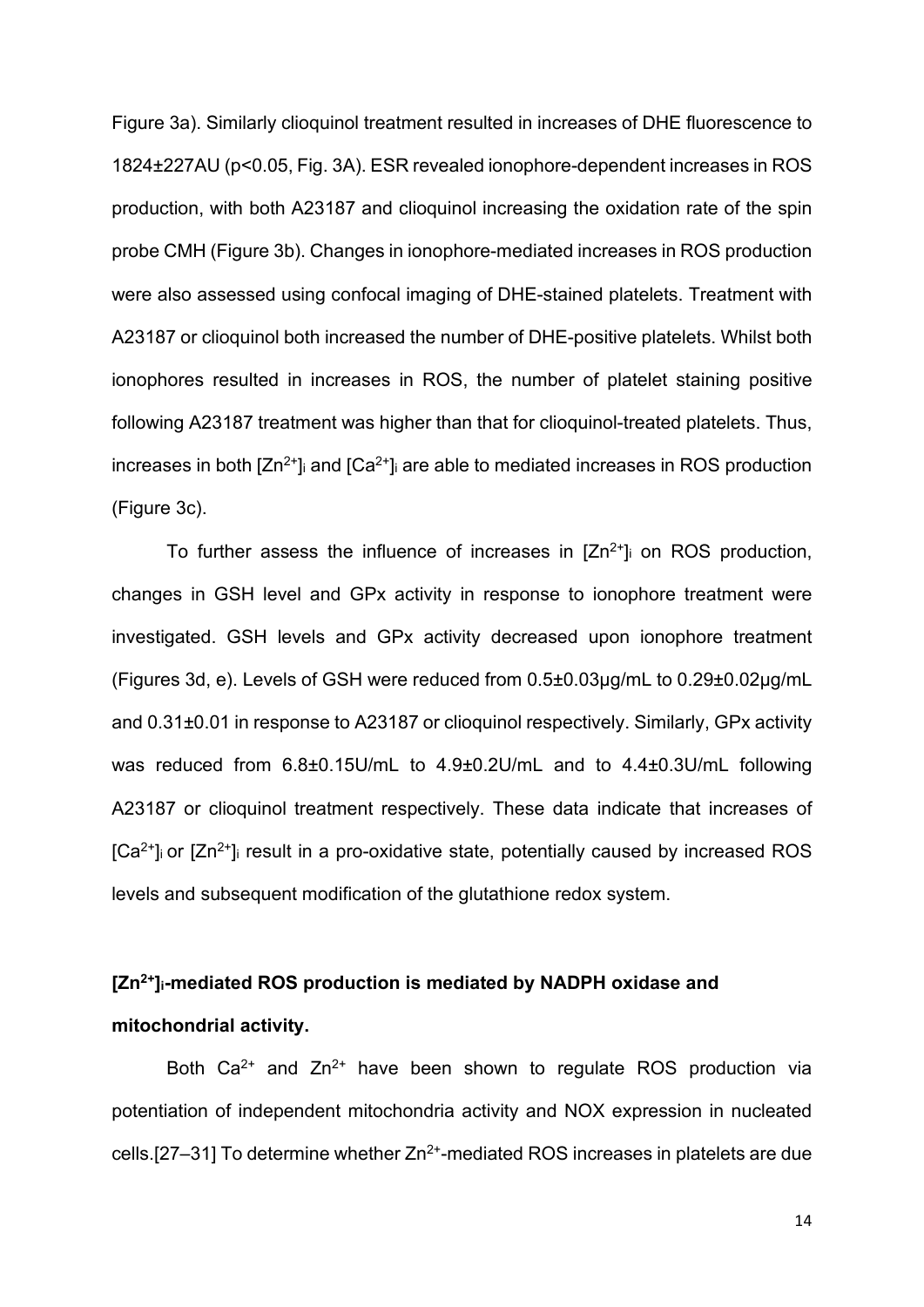to NADPH oxidase or by activity of mitochondrial platelet, DHE-loaded platelets were treated with DPI (10µM) or mitochondrial mitoTEMPO (10µM) (a NADPH oxidase **inhibitor and mitochondria-targeted antioxidant**, respectively) prior to stimulation with clioquinol (100µM) or A23187 (100µM), and ROS responses were quantified using flow cytometry. DHE fluorescence in DPI- and mitoTEMPO-pretreated platelets was reduced following stimulation with A23187 or clioquinol (Fig. 4A). A23187 mediated ROS generation was reduced from 2170±149AU to 1013±161 and 965±170AU in DPI and mitoTEMPO treated platelets respectively. Similarly, clioquinol-mediated ROS generation was reduced from 3240±381 to 9610±172 and 919±140 in DPI and mitoTEMPO treated platelets respectively.

NADPH oxidase activation is associated with phosphorylation events leading to association of various subunits under the control of p47phox.[45,46] Immunoblotting was performed to investigate whether ionophore-mediated increases of  $[Zn^{2+}]$  resulted in changes in the p47phox phosphorylation state. Treatment of washed platelet suspensions with A23187 or clioquinol resulted in increases in p47phox phosphorylation (from 0.75±0.03AU to 1.08±0.07AU and 1.14±0.1 following A23187 and clioquinol treatment respectively, p<0.05, Figures 4b, c). This observation supports a role for NADPH oxidase in cation-dependent ROS production.

#### **Zn2+-mediated ROS generation induces Erk1/2 and JNK phosphorylation**

 $Zn^{2+}$ -dependent activation of nucleated cells by  $Zn^{2+}$  is associated with concurrent MAPK activation.[47,48] To assess the effect of  $[Zn^{2+}]$  on MAPKdependent signalling in platelets, we employed immunoblotting to quantify Erk1/2 (Thr202/Tyr204) and JNK (Thr183/Tyr185) phosphorylation, in response to ionophore treatment. Incubation of platelets with clioquinol (100µM) resulted in increases of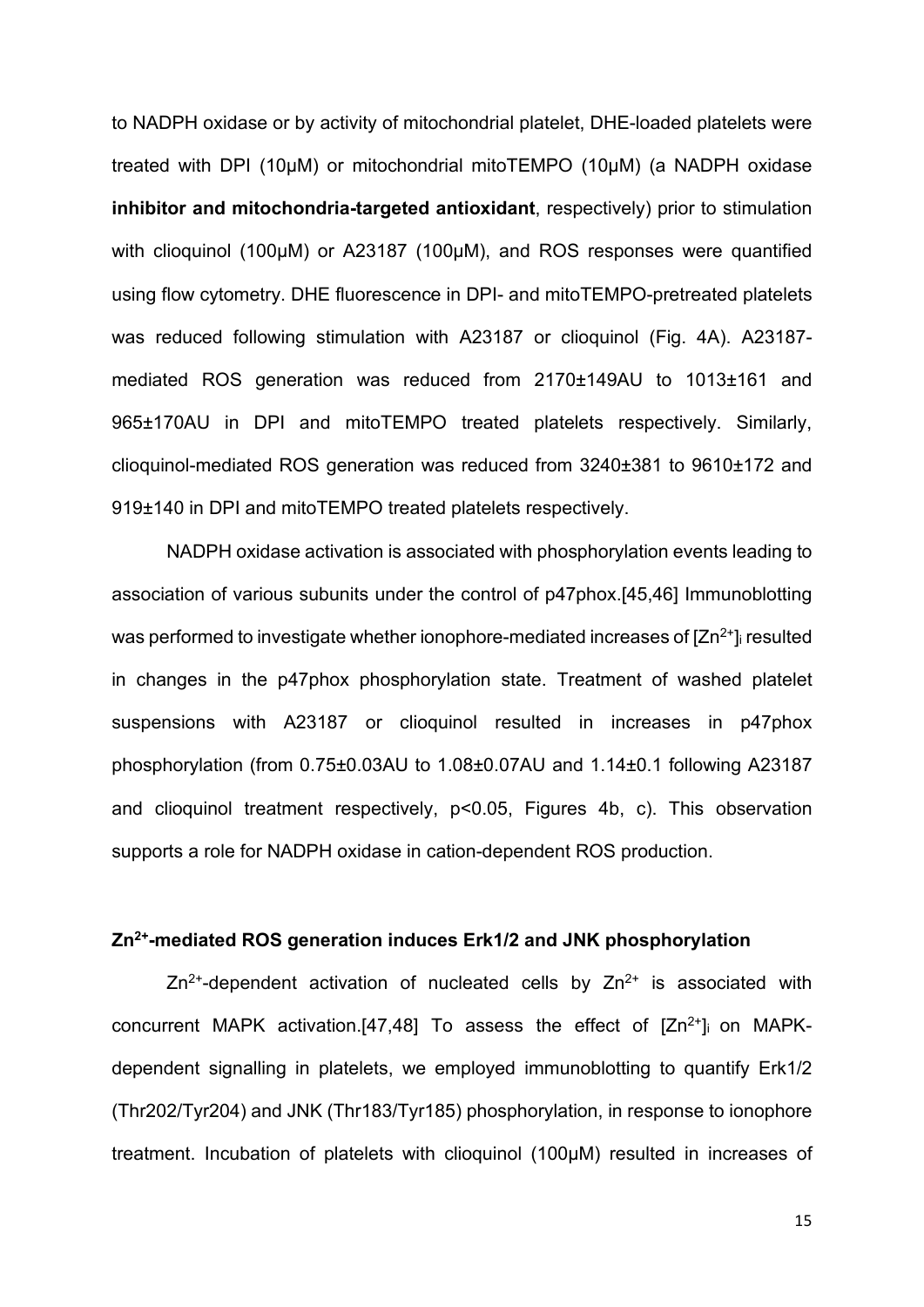phosphorylation of both Erk1/2 and JNK (Fig 5). Quantification of immunoblots showed that clioquinol treatment resulted in increases in phosphorylation of Erk1/2 from 1.0±0.07 to 2.5±0.34AU, whilst JNK phosphorylation increased from 1.97±0.29AU to 3.8±0.17AU relative to vehicle control (Figure 5a, p<0.05). A23187 treatment (100µM) did not significantly change the levels of phosphorylation of either Erk1/2 or JNK (Figure 5a). Further experiments were performed to investigate the role of  $Zn^{2+}$  in agonist-evoked phosphorylation events. Stimulation of platelets with thrombin (1U/mL) resulted increases in phosphorylation of Erk1/2 and JNK respectively. Phosphorylation of Erk1/2 increased from 2.0±0.2AU to 4.26±0.24AU, whilst JNK increased from 1.6±0.52AU to 5.33±0.33AU, (Figure 5b, p<0.05). Agonist-evoked phosphorylation was abrogated in TPEN treated platelets (Erk1/2 phosphorylation was reduced to 4.26±0.24, and JNK to 2.89±0.49 in TPEN pre-treatment platelets). Stimulation with CRP-XL (1μg/mL) did not result in phosphorylation of either kinase. These data indicate a specific signalling response leading to Erk1/2 and JNK phosphorylation that is dependent on  $Zn^{2+}$ , and independent of  $Ca^{2+}$ 

Previous work has demonstrated an association between MAPK activity and  $Zn^{2+}$ -mediated changes in the redox state in nucleated cells.[26,49] To investigate the role of the platelet redox state in  $Zn^{2+}$ -mediated ROS production, DHE-loaded platelets were pre-treated with DPI (10µM) or mitoTEMPO (10µM) prior to stimulation with clioquinol (100µM). DPI or mitoTEMPO pre-treatment reduced Erk1/2 and JNK phosphorylation from 7.3±0.8 to 3.8±0.2 and 3.7±0.7AU respectively (Figure 6a-c). As A23187 treatment did not result in the phosphorylation of Erk1/2 or JNK, DPI or mitoTEMPO treatment had no additional effect. These analyses show that increasing cytosolic  $Zn^{2+}$ , but not  $Ca^{2+}$  results in phosphorylation of both Erk1/2 and JNK, in a manner that is dependent on NADPH oxidase and mitochondria activity.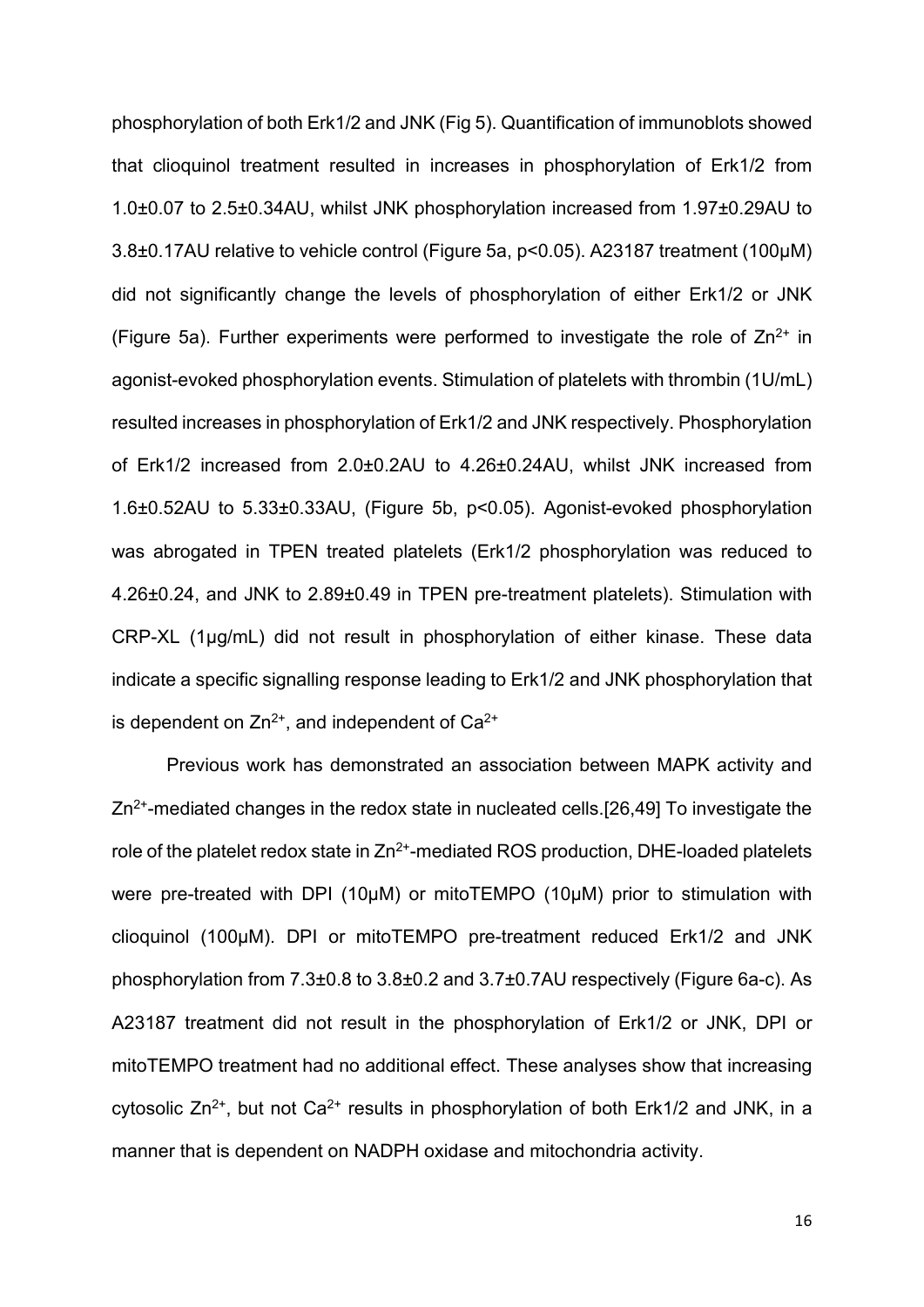Further experiments were performed to confirm the roles of Erk1/2 and JNK using the Erk1/2 and JNK inhibitors, U0126 (10µM) and SP600 (10µM) respectively. Pretreatment with either of these inhibitors decreased A23187 or clioquinol-mediated DHE fluorescence (Figure 6d). A23187-mediated DHE fluorescence was reduced from 2310±317AU to 1399±134AU and 393±149AU respectively following U0128 and SP600 treatment (Figure 6d, p<0.05). Clioquinol mediated DHE fluorescence was reduced from 2390.0±318AU to 1022±128AU and 739±104AU respectively following U0128 and SP600 treatment (Figure 6d, p<0.05). These data indicate that Erk1/2 and JNK phosphorylation occur downstream of ionophore treatment. Given that A23187 stimulation does not result in increases in Erk1/2 phosphorylation, these data indicate that Erk1/2 and JNK activation occurs as a result of changes in the concentration of cytosolic cations, and act on concert to regulate ROS production.

#### **Discussion**

The importance of ROS during platelet activation process is well documented. Stimulation of platelets with the conventional agonists, thrombin or CRP, results in increases in ROS production whilst the inhibitory effect of antioxidants function is correlated with a reduction in platelet responses.[50] Additionally, platelets can be activated by both extra- and intracellular free radical species.[15,51]

The influence of  $Zn^{2+}$  on ROS production in nucleated cells has been addressedFor example, *in vitro* studies showed that increases in cytosolic Zn<sup>2+</sup> results in ROS generation in a number of nucleated cell systems.[27,31,52,53]

Hitherto, the influence of  $Zn^{2+}$  on ROS generation in platelets has not been investigated. Platelets are potentially exposed to  $Zn^{2+}$  via different routes. Exogenous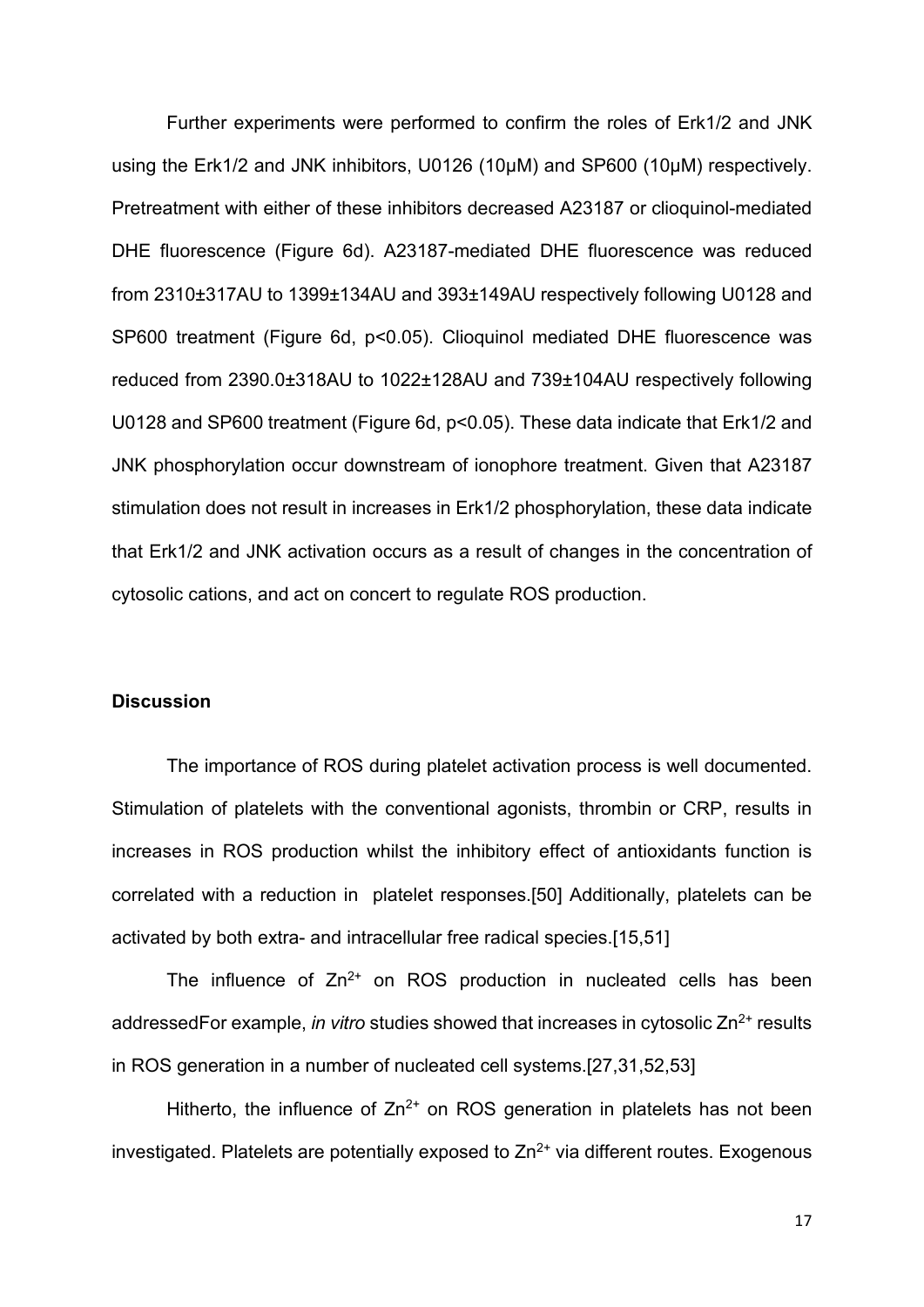$Zn^{2+}$  is available to platelets from rupture of atherosclerotic plaques, and via release from α granules of activated platelets. Previously, we have shown that exogenous  $Zn^{2+}$ is able to enter the platelet cytosol where it influences platelet activation.[11] **Chelation of [Zn2+]i reduced platelet aggregation in response to a variety of agonists, and also abrogated thrombus formation in an** *in vitro* **blood flow model.[11**] Recently, we demonstrated that platelet stimulated with conventional platelet agonists induced dose-dependent increases of  $[Zn^{2+}]$ , indicating release of  $Zn^{2+}$  into the cytosol from intracellular stores, and consistent a role for  $Zn^{2+}$  as a secondary messenger.[12]

Increases in  $[Zn^{2+}]$  are likely to modulate the activity of signalling pathways via the activation of kinases including PKC, CamKII and IRAK, in a similar way to  $Ca<sup>2+</sup>$ dependent signalling.[10,54,55] Whilst the influence of  $[Ca<sup>2+</sup>]$ <sub>i,</sub> on different redox systems and pathways is well documented, influences of  $[Zn^{2+}]$  on ROS generation is relatively unstudied.[56]

In the present study we model increases in  $[Zn^{2+}]$  from endogenous and exogenous sources, and investigate the subsequent influence of, and mechanism of ROS generation. We demonstrate that increasing  $[Zn^{2+}]$  results in an increase in ROS generation, in a manner which is mediated by NADPH oxidase and mitochondria stimulation, and is regulated by Erk1/2 and JNK. Furthermore, we demonstrate that ROS production in response to platelet stimulation by conventional agonists (thrombin or CRP-XL) is also dependent on  $[Zn^{2+}]$  Agonist stimulation results in increases in ROS production in a manner that is sensitive to intracellular  $Zn^{2+}$  chelation using TPEN. Whether agonist-dependent ROS stimulation is attributable to agonist-evoked increases in  $[Zn^{2+}]$  [57] or whether this represents a disruption of obligate  $Zn^{2+}$ -binding proteins by TPEN, is not known. Using  $ZnSO_4$  as source of exogenous  $Zn^{2+}$ , we found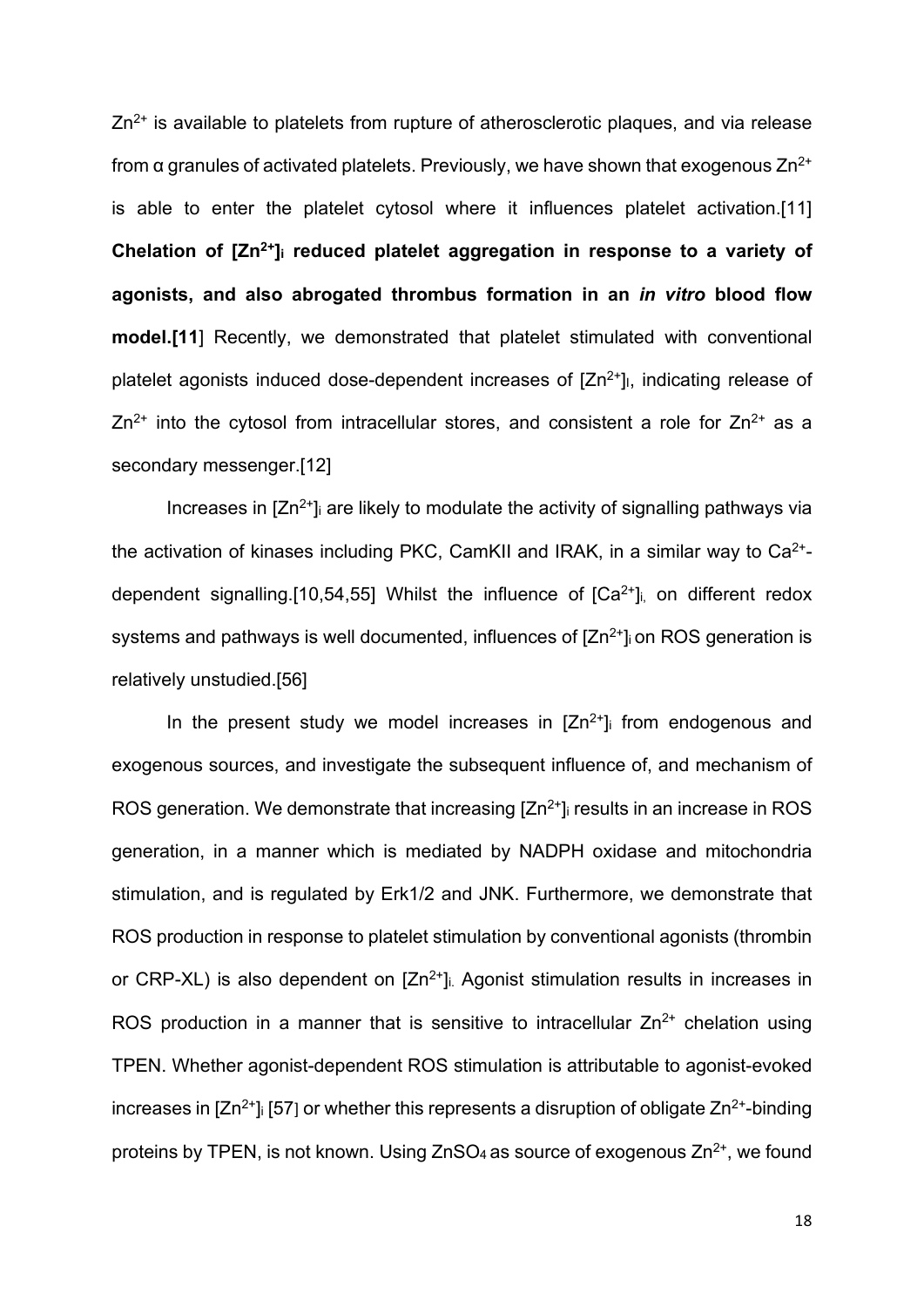that  $Zn^{2+}$  dependent platelet stimulation results in increases in platelet ROS. Interestingly, whilst all  $\text{Zn}^{2+}$  concentrations tested result in increases in ROS, **the lowest concentration of Zn2+ used (10µM) results in the greatest ROS increases. As 10µM Zn2+ is sub-activatory, we speculate that activation responses may reduce ROS by activating antioxidant responses within platelets. This is an interesting observation that will be studied further.**

Ionophores were used to model increases of cation concentration on ROS generation. Importantly, whilst A23187 has been widely used to model increases in  $[Ca<sup>2+</sup>]$ i, it should be noted that this is a non-specific ionophore, with affinities for a wide variety of cations, including  $Zn^{2+}$ . Conversely, clioquinol is specific for  $Zn^{2+}$  and its use does not affect  $[Ca^{2+}]\_1[12,42]$  Our data show that increases in the cytosolic concentration of either  $[Ca^{2+}]}$  or  $[Zn^{2+}]}$  correlates with increases in ROS. Whilst A23187-induced ROS generation could be attributable to  $Ca<sup>2+</sup>$  or  $Zn<sup>2+</sup>$  increases, ROS generation by clioquinol supports a role for  $[Zn^{2+}]$  in ROS generation that is independent of  $Ca<sup>2+</sup>$ . This is consistent with other work in nucleated cells, for example in cortical neurones, where ROS increases in response to treatment with the  $Zn^{2+}$ ionophore pyrithione.[31]

Both agonist- and ionophore-evoked ROS production is accompanied by decreases in GSH and GPx activity. Acting as an antioxidant, GSH suppress the excess production of intracellular oxidants. The reaction between glutathione peroxidase (GPx) and hydrogen peroxide, or of GSH with peroxynitrite and other oxidants results in the generation of glutathione oxidized form, GSSG, which is a marker of oxidative stress. [58,59] By manipulation of  $[Zn^{2+}]$  levels using  $Zn^{2+}$  chelators and ionophores, we show that the levels of GSH and GPx activity are altered in a  $[Zn^{2+}]_i$ -dependent manner, confirming the involvement of  $[Zn^{2+}]_i$  and  $[Ca^{2+}]_i$  on platelet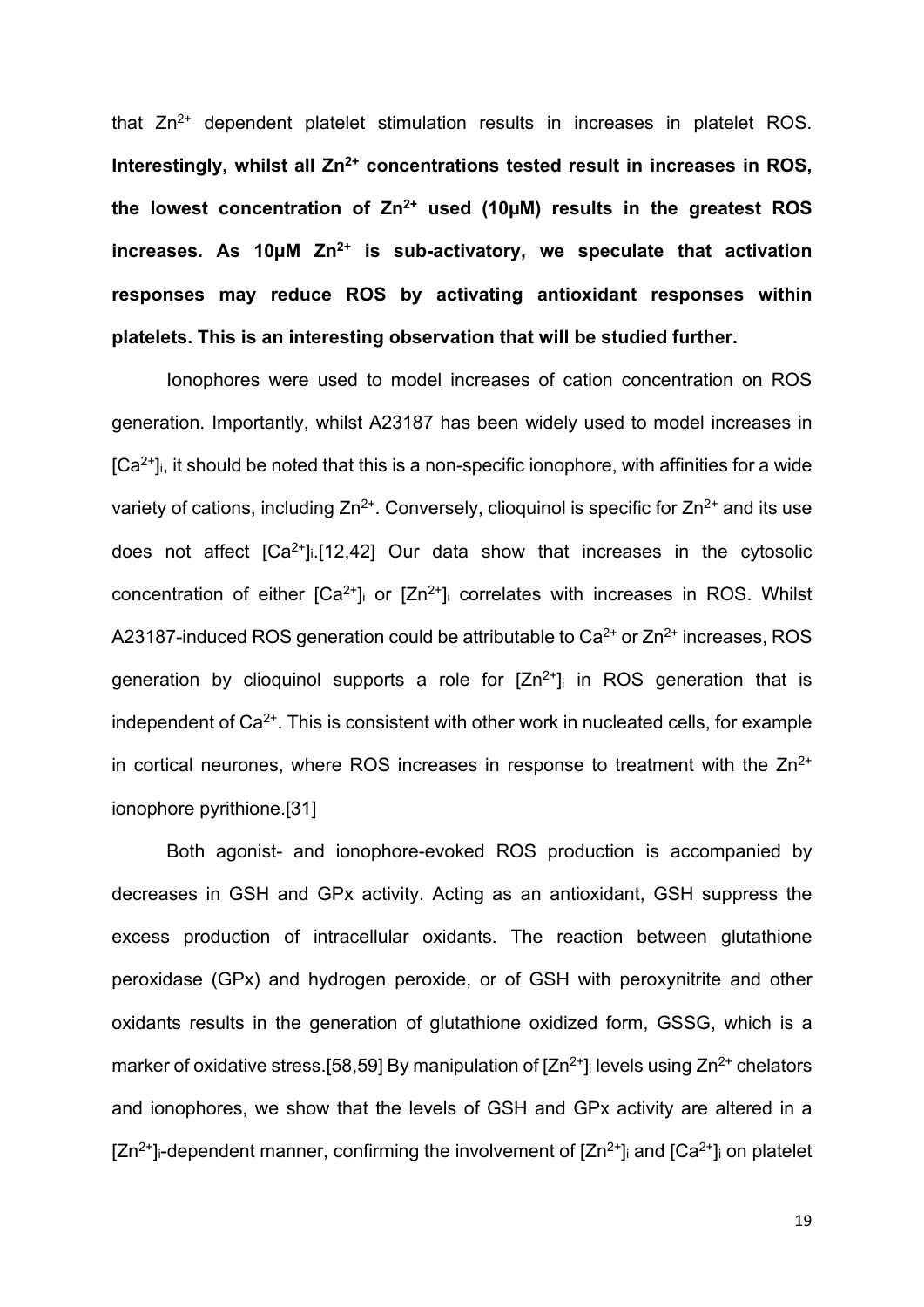redox state modulation. These data are consistent with that of Bishop *et al* [52] who observed changes in GSH and GPx activity in astrocytes in response to  $Zn^{2+}$ ionophore treatment.

We performed experiments to investigate the mechanisms by which  $Zn^{2+}$ regulates ROS production in platelets. NADPH oxidases (of which NOX1 and NOX2 isoforms are present in human platelets) are important ROS-generating enzymes. In neuronal cells, treatment with high concentrations of  $Zn^{2+}$  results in neurotoxicity that is associated with NADPH oxidase activation and PKC stimulation.[24] Alongside mitochondria activity, these enzymes regulate platelet activity via the regulation of redox- dependent ATP generation and ROS release.[60,61]

We examined the involvement of NOX and mitochondrial activity on  $[Zn^{2+}]_{i}$ dependent ROS using the NADPH oxidase inhibitor, DPI, and the mitochondrial targeted anti-oxidant, mitoTEMPO. Clioquinol-mediated ROS production was abrogated following pre-incubation of platelets with the DPI or mitoTEMPO, indicating a role for NADPH oxidase and mitochondria activity on  $[Zn^{2+}]_i$ -dependent ROS production. Our observations are supported by previous studies, which showed that increases in  $[Zn^{2+}]$  promote p47phox activity in a neurotoxic environment. [24,31,45]

MAPK activity is critical for a number of intracellular signalling pathways in platelets, including  $\alpha_{\text{IIb}}\beta_3$  activation, platelet granule release, thromboxane A2 (TxA2) generation, and cytoskeletal rearrangements leading to platelet spreading.[62,63] As  $Zn^{2+}$  has previously been shown to regulate MAPK activation in nucleated cells [47,64,65] we investigated the influence of increases in  $\text{Zn}^{2+}$  on MAPK activity in platelets. Ionophore-dependent increases in  $[Zn^{2+}]$ i, but not  $[Ca^{2+}]$ i resulted in increased phosphorylation of Erk1/2 and JNK, in a manner that has previously been observed in mouse thymocytes and splenic T cells. However, in contrast to our data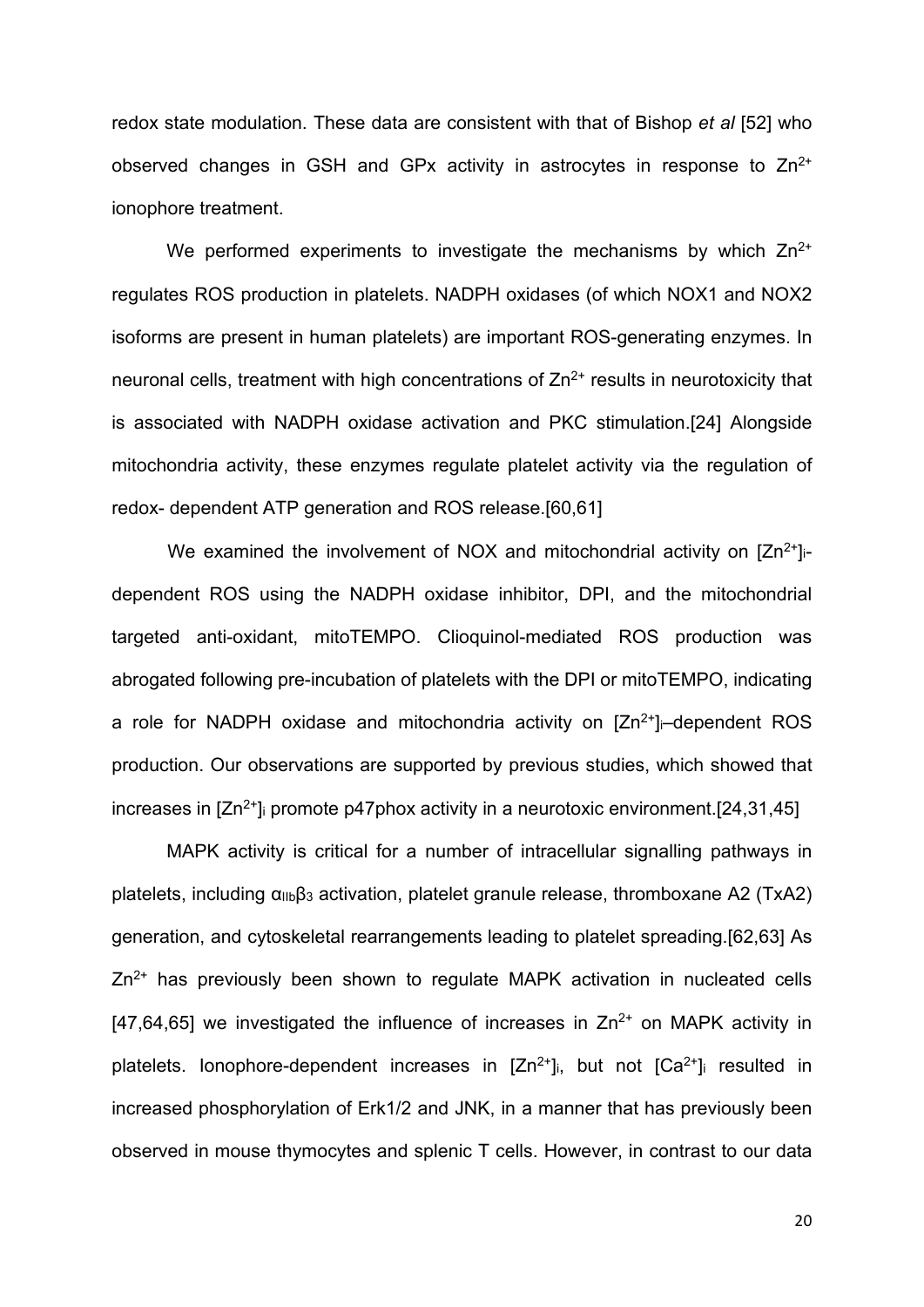phosphorylation of  $p38$  MAPK was  $Ca<sup>2+</sup>$  dependent, and JNK-1 activation was suppresses in a dose-dependent manner following incubation with A23187.[66] Such scheme has also been seen in NIH-3T3 mouse fibroblasts, where A23187 treatment was also shown to inhibits p38 MAPK phosphorylation].[67]

Agonist-dependent MAPK stimulation is abrogated following chelation of  $[Zn^{2+}]$ i. MAPK activation is modulated by cellular ROS levels, for example, in liver carcinoma cells (HepG2 cells), where ROS-JNK signalling promotes HBV-autophagosome formation.<sup>[68]</sup> LPS-mediated Nitric oxide (NO) release in response to  $Zn^{2+}$  treatment of astrocytes is associated with MAPK and NFκB activation.[49] Similar effects have been shown in renal cells, where  $Zn^{2+}$  promotes MAPK activation via ROS generation MAPK.[25, 26] Furthermore, in limb ischemia reperfusion, MAPKs are activated by ROS resulting in damage to distant organs.[69] Our results show that phosphorylation of Erk1/2 and JNK in platelets is regulated by  $[Zn^{2+}]_i$ -mediated ROS generation via NADPH oxidase and mitochondria. This is consistent with previous studies, for example, in alveolar macrophages, where it was shown that Erk/2 effects mitochondrial integrity and ATP production, and pre-treatment with MEK inhibitors decreases Nox-5 phosphorylation in COS-7 cells.[70] Furthermore, In response to LPS, JNK promotes the stimulation of NADPH oxidase during NETosis in neutrophils.[71] In this context, our data show that the induction of platelet ROS generation in response to increases in  $[Zn^2]$ i, is reduced in response to Erk1/2 and JNK inhibitors, presenting a positive feedback loop between  $Zn^{2+}$ -dependent ROS induction and MAPK phosphorylation. Given the importance of MAPKs in platelet activation leading to thrombus formation, [72] identification of  $Zn^{2+}$ -sensitive MAPK activation in platelets may highlight a potentially significant route through leading to thrombus formation following plaque rupture.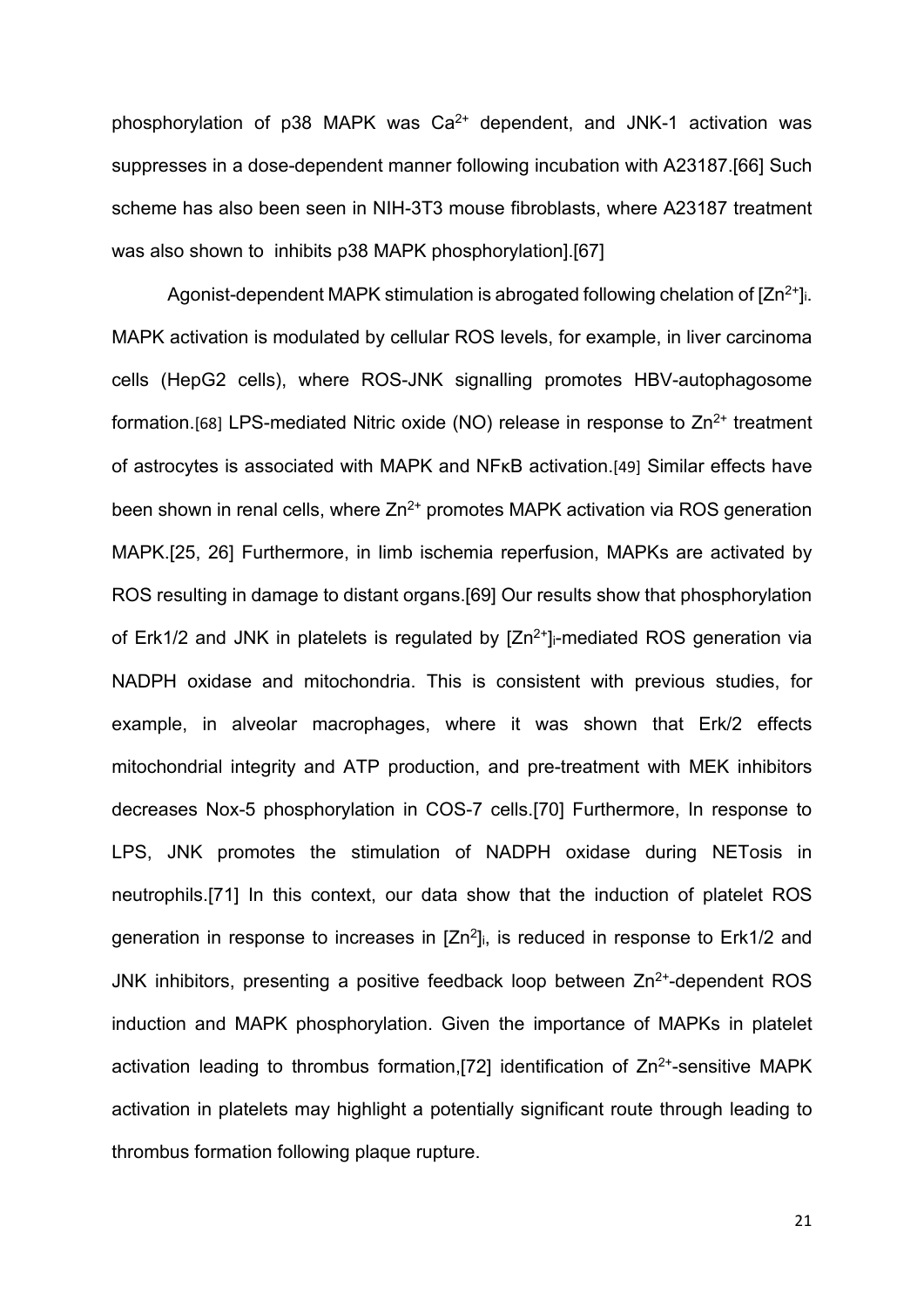In summary, our findings establish an association between  $[Zn^{2+}]$  and ROS production in platelets, providing evidence that  $[Zn^{2+}]$  stimulates NADPH oxidase and mitochondria via Erk1/2 and JNK activation, and these MAPKs promote an increase of ROS by a positive feedback (Figure 7). These data explain the involvement in  $Zn^{2+}$ in platelet redox balance, which is a key process during platelet activation.[15] Pharmacological manipulation of  $Zn^{2+}$  might be a potential strategy to moderate oxidative stress, which is a pivotal feature of cardiovascular diseases.

#### **Acknowledgements**

This work was supported by British Heart Foundation project grants (PG /15/2/31224 and PG/17/76/33082 to Jonathan Martin Gibbins, PG/14/47/30912 and PG/18/64/33922 to Nicholas Pugh, and PG/15/40/31522 to Giordano Pula).

#### **Authorship Contributions**

MLP, NA, GP, DV and NP designed and conducted experiments, and wrote the manuscript. JG wrote the manuscript.

## **Competing Interests**

The authors declare no conflicts of interest.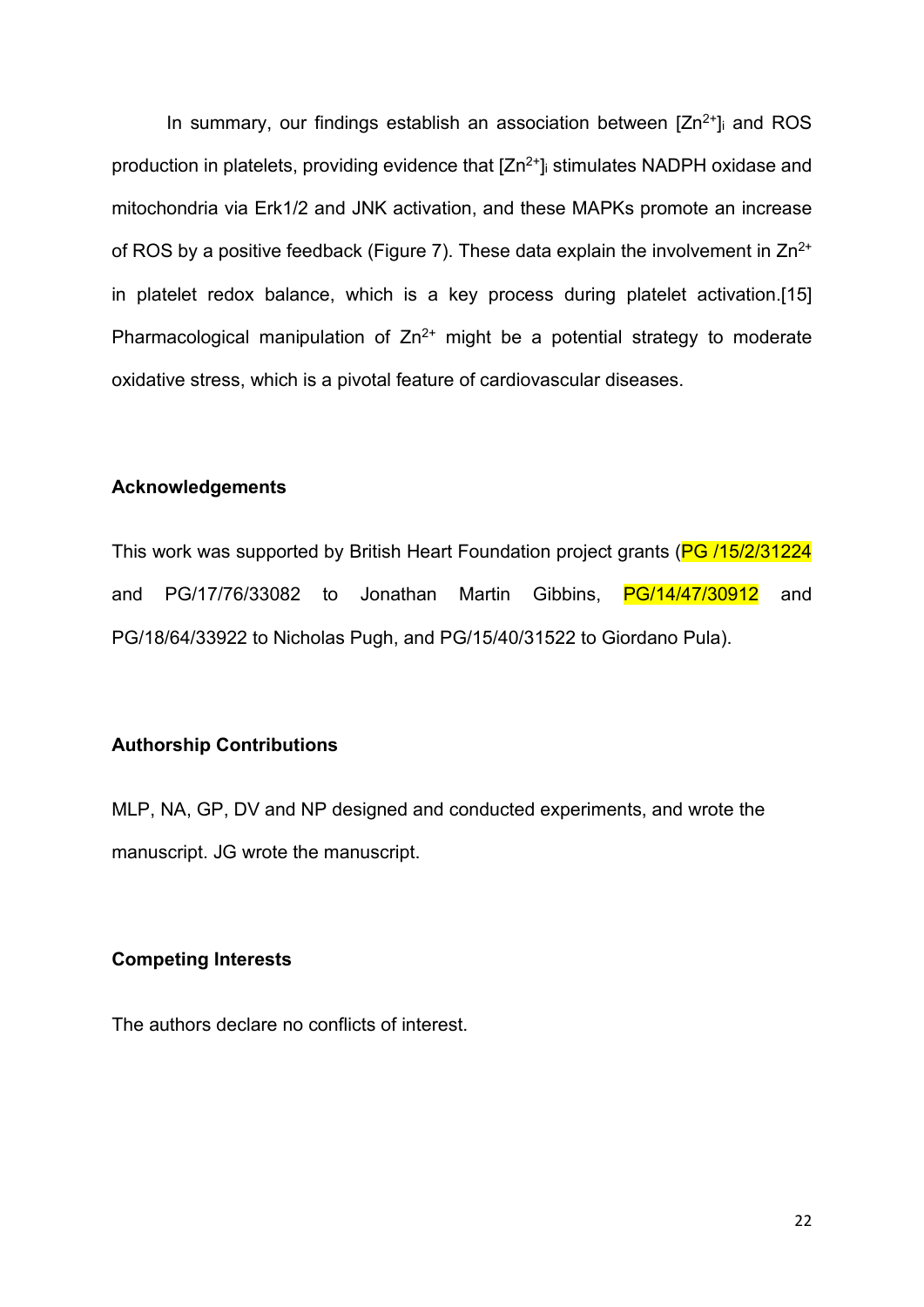# **Figure Legends**



**Figure 1. Exogenous Zn<sup>2+</sup> stimulates ROS production by platelets. Platelet** suspensions were loaded with the ROS-sensitive dye, DHE (10µM) and stimulated with increasing concentrations of  $Zn^{2+}$ . Changes in the fluorescent signal after 10 min were quantified by flow cytometry (a). Results are presented as means  $\pm$  SEM of 7 independent experiments. Significance is denoted as \*\*\* (P<0.001), \*\* (P<0.01), or \*  $(P<0.05)$ . ESR was used to further demonstrate  $Zn^{2+}$ -dependent superoxide anion production. Platelet suspensions were loaded with superoxide-specific spin probe CMH and treated for Platelets were treated for 45 minutes with 200μM dRP, vehicle (Tyrode's buffer, black) or 10µM (blue), 30µM (grey), 100µM (red) or 300µM (green) of ZnSO4 in the presence of CMH (200μM) prior to ESR analysis. The trace is representative of 3 independent experiments (b).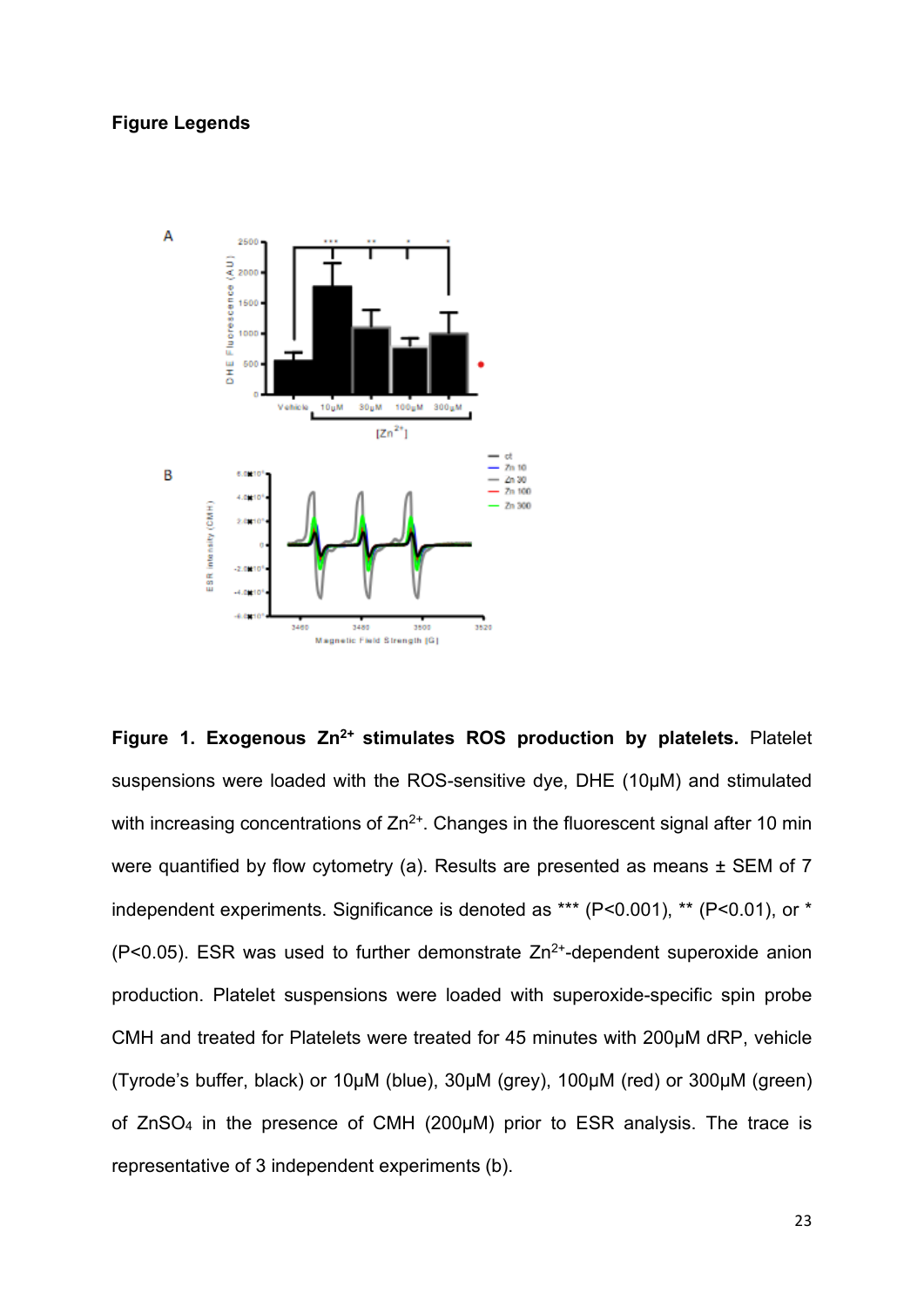

**Figure 2. ROS production in response to platelet stimulation is dependent on [Zn2+]i.** DHE-loaded washed platelet suspensions were pre-incubated with the intracellular  $Zn^{2+}$  chelator, TPEN (50µM) prior to stimulation with thrombin (1U/mL) or CRP-XL (1μg/mL). Changes in DHE fluorescence were analysed by flow cytometry (a). Changes to glutathione (GSH) (b) and glutathione peroxidase activity (GPx) (c) in response to Zn<sup>2+</sup> were measured by ELISA. Results are presented as means ± SEM values of between 3 and 5 experiments. Significance is denoted as \*\*\* (P<0.001), \*\* (P<0.01), or \* (P<0.05).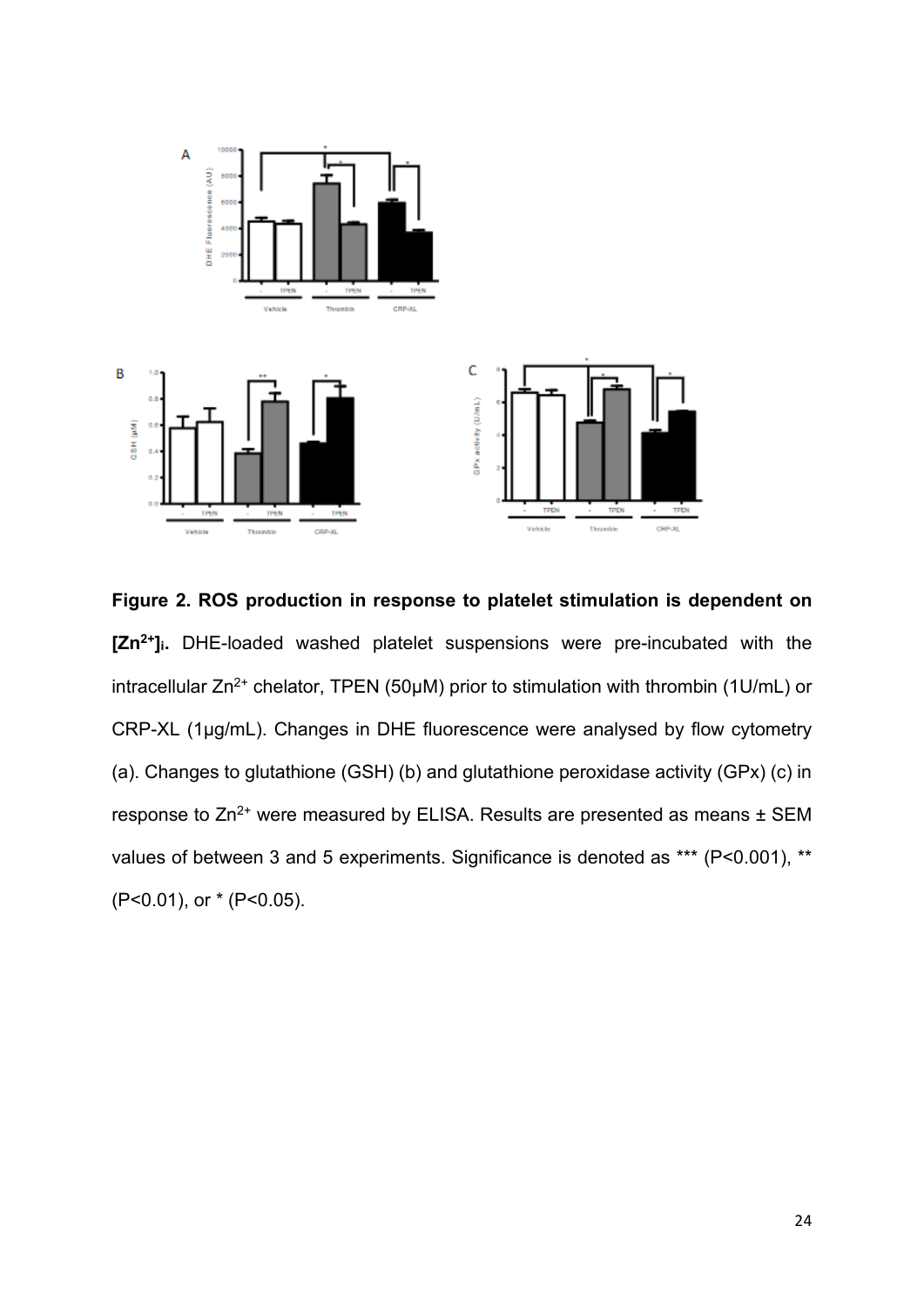

**Figure 3**. **Increasing platelet [Zn2+]i by stimulation with Zn2+ ionophores results in increased ROS production.** DHE-Loaded washed platelet suspensions were stimulated with clioquinol (100µM) or A23187 (100µM), and fluorescence changes were quantified using flow cytometry (a). Superoxide anion production following ionophore stimulation was observed using ESR (b). Green: A23197 (100µM), red: clioquinol (100µM), black: vehicle control. To visualise ionophore-dependent ROS production, platelets were loaded with DHE and imaged using confocal microscopy following stimulation with clioquinol (100µM) or A23187 (100µM) (c). In order to quantify ROS-dependent changes in response to increasing concentrations of  $[Zn^{2+}]$ i, washed platelet suspensions were incubated with clioquinol (100µM) or A23187 (100µM) for 10min. Reduced glutathione (GSH) (d) and glutathione peroxidase activity (GPx) (e) were quantified by ELISA. Results are presented as mean ± SEM values of between 3 and 5 experiments. Significance is denoted as \* (P<0.05).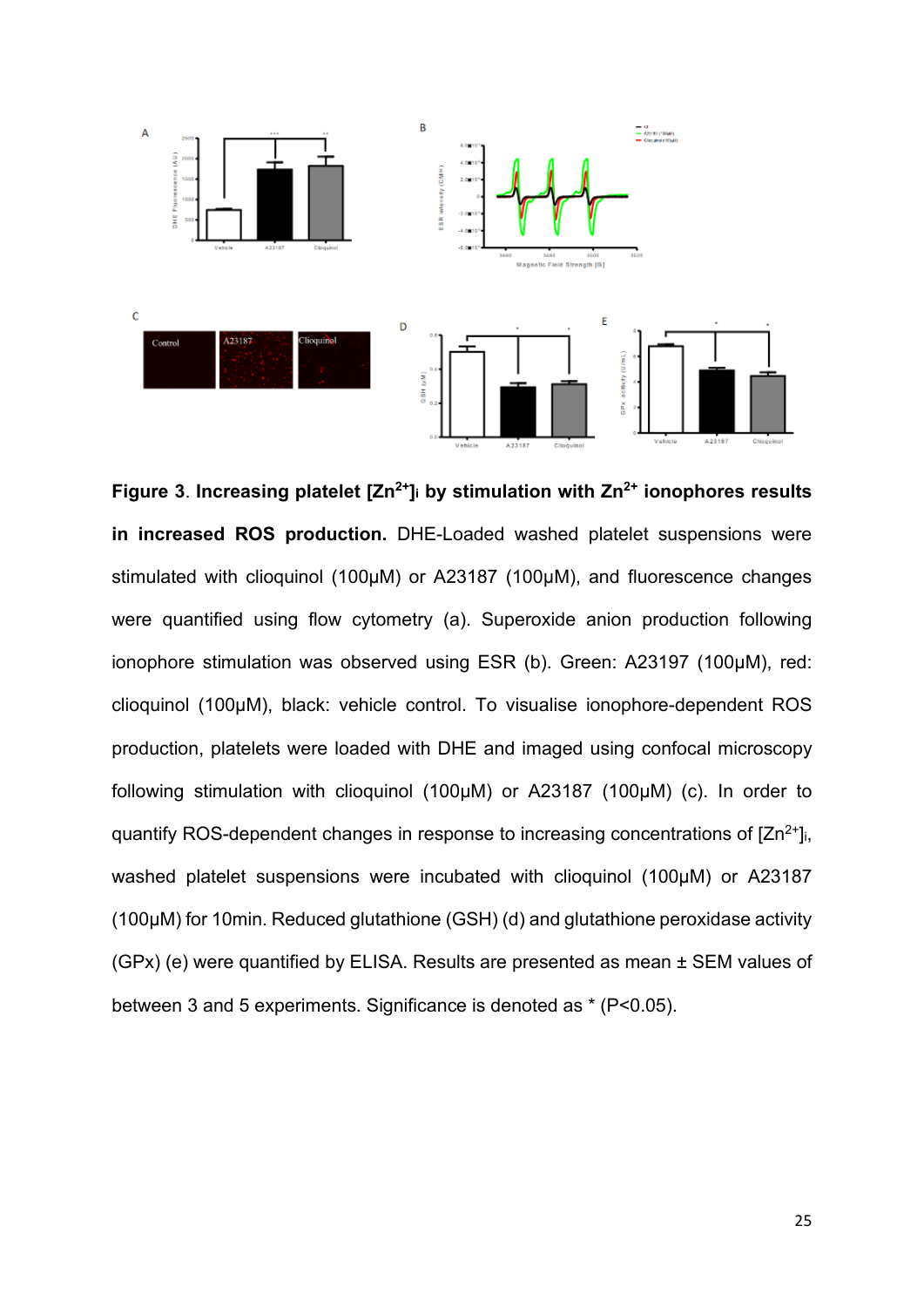

**Figure 4.** [**Zn2+]i-mediated ROS generation is regulated by NADPH oxidase and mitochondria activation.** DHE-loaded washed platelet suspensions were preincubated with the NADPH oxidase inhibitor diphenyleneiodonium (DPI, 10µM) or the mitochondrial targeted anti-oxidant mitoTEMPO (Mito, 10µM). After stimulation with clioquinol (100µM) or A23187 (100µM), ROS generation was analysed by flow cytometry. Results are representative of 6 independent experiments (a). Washed platelet suspensions were stimulated with clioquinol (100µM) or A23187 (100µM), after which they were subjected to subcellular fractionation, and phosphorylation of p47phox was analysed by immunoblotting (b). The immunoblot is representative of 3 independent experiments. Blots were analysed using densitometry (c). Results are presented as means ± SEM. Significance is denoted as \*\*\* (P<0.001), \*\* (P<0.01) or  $*$  (P<0.05).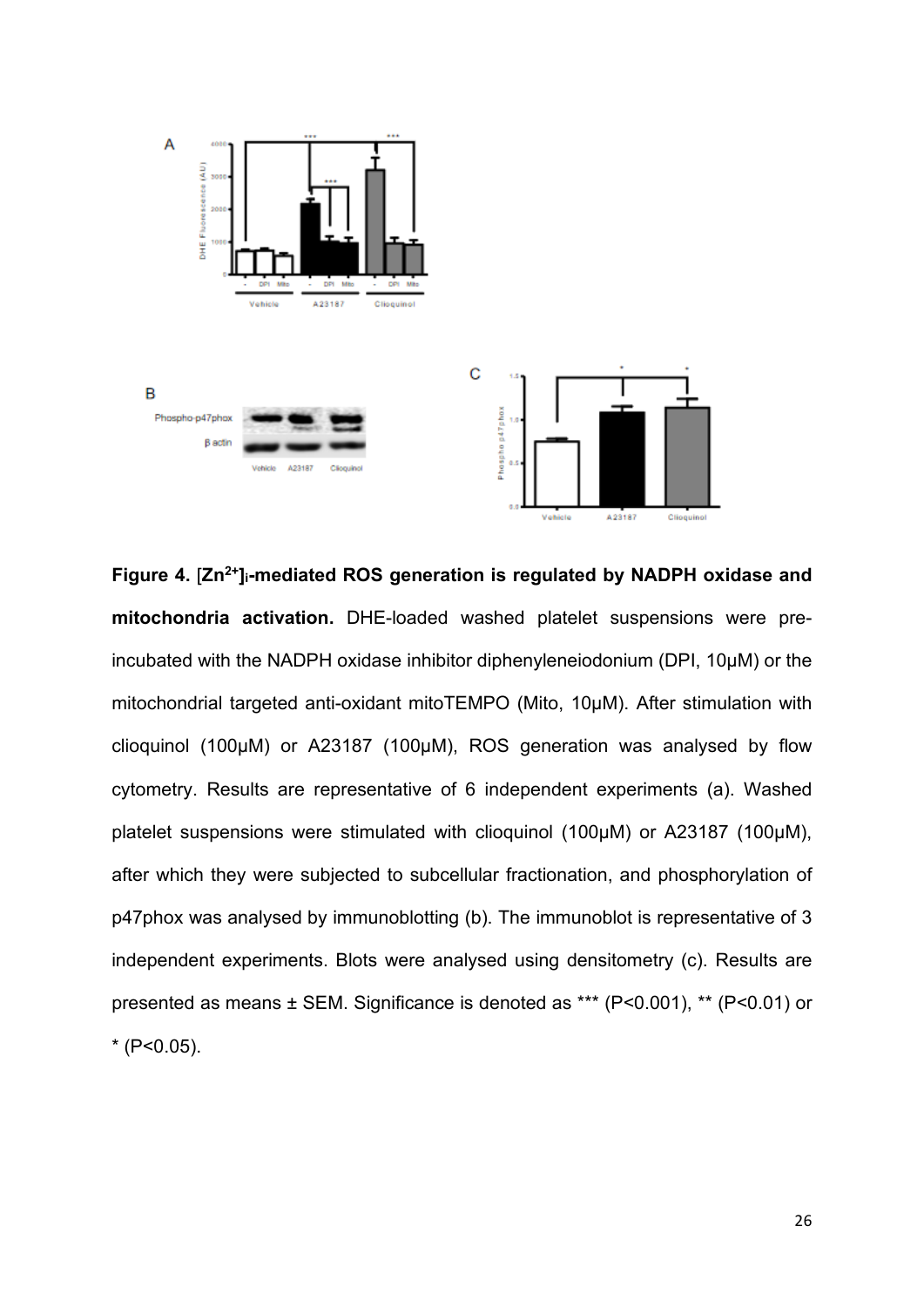

**Figure 5. Agonist-dependent MAPK activation is dependent on [Zn<sup>2+</sup>]<sub>i</sub>. Washed** platelet suspensions were stimulated with clioquinol (100µM) or A23187 (100µM) (a), or pre-incubated with TPEN (50μM) followed stimulation by thrombin (1U/mL) or CRP-XL (1μg/mL) (d). After subcellular fractionation, phosphorylation of Erk1/2 or JNK was analysed by Immunoblotting. Graphs show densitometric analysis of immunoreactive bands P-Erk (a, b, d, e), or P-JNK (a, c, d, f). Results are presented as means ± SEM values of 3 independent experiments. Significance is denoted as \*\*\* (P<0.001), \*\* (P<0.01), or \* (P<0.05).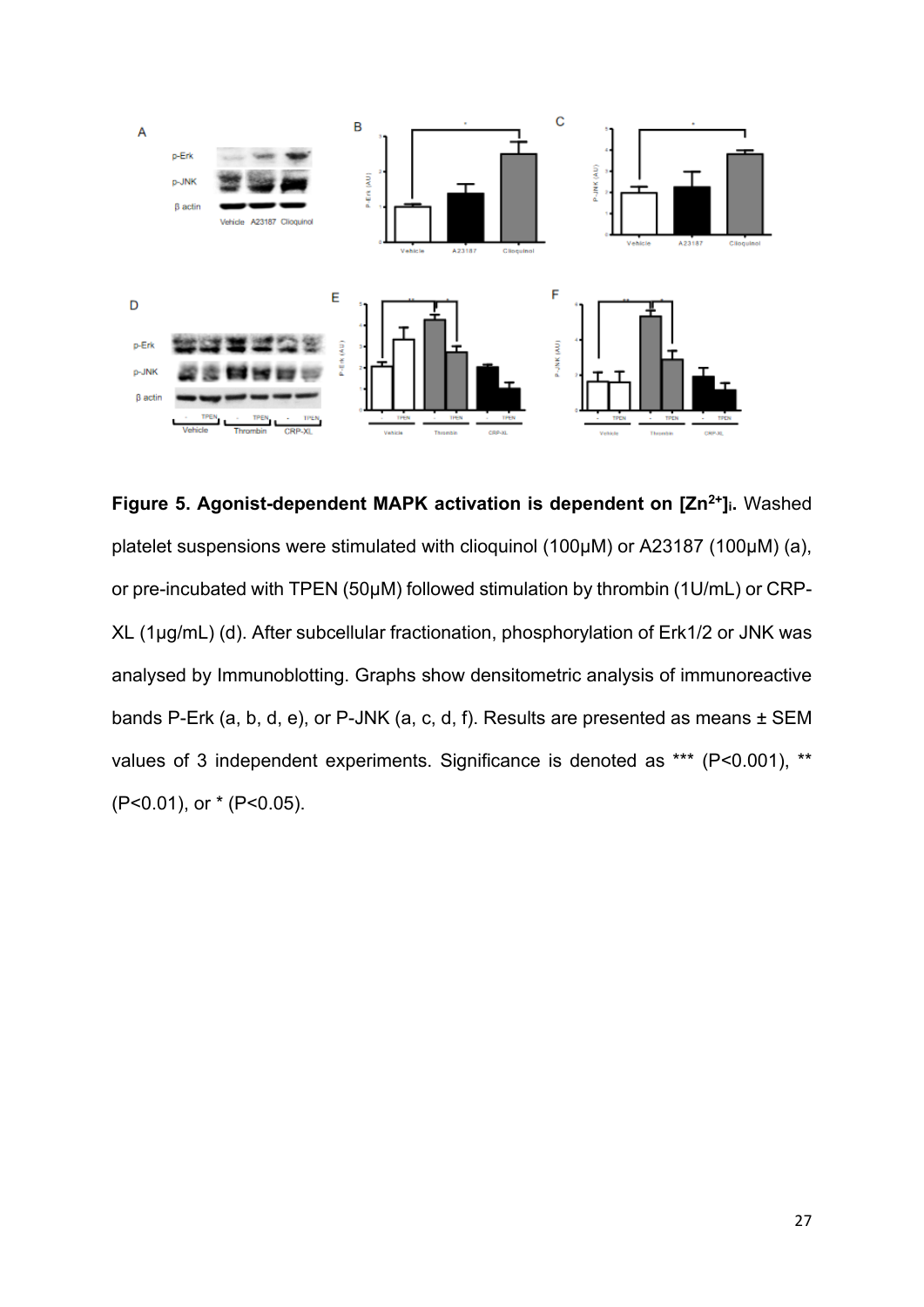

**Figure 6. Zn2+, but not Ca2+-mediated ROS generation induces Erk1/2 and JNK phosphorylation.** Washed platelet suspensions were pre-incubated with DPI (10µM) or mitoTEMPO (Mito, 10µM) prior to stimulation with clioquinol (100µM) or A23187 (100µM). Phosphorylation of Erk1/2, or JNK were examined by immunoblotting as before (a-c). Blots are representative of 3 separate experiments. DHE-loaded washed platelet suspensions were pretreated with the Erk1/2 and JNK inhibitors U0126 (10µM) and SP600 (10µM) respectively, prior to stimulation with A23187 (100µM) or clioquinol (100µM). Changes in DHE fluorescence were quantified using flow cytometry (d). Results are presented as means ± SEM. Significance is denoted as \*\*\* (P<0.001), \*\* (P<0.01) or \* (P<0.05).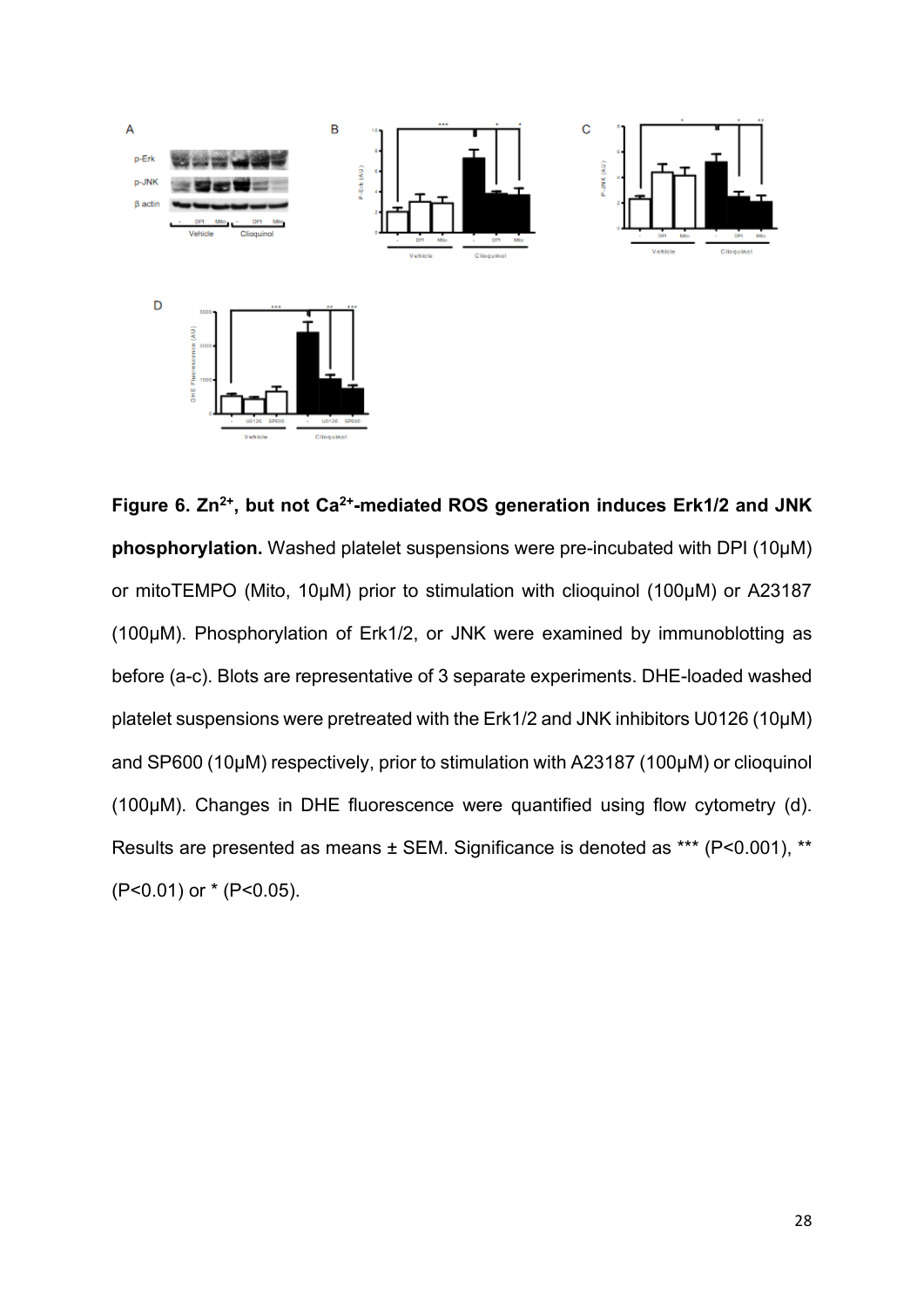

**Figure 7: Schematic showing the proposed role of Zn2+ in platelet ROS**  generation. Agonist stimulation (1) or local increases in plasma Zn<sup>2+</sup> as a result of platelet degranulation or atherosclerotic plaque rupture (2) result in increases in  $[Zn^{2+}]$ (3). Increases in  $[Zn^{2+}]$  results in the activation of NADPH oxidase (4) and mitochondria (5), resulting in an increase of ROS generation (6). ROS-mediated phosphorylation of the MAPKs, Erk1/2 and JNK results in a positive feedback loop in which these MAPKs further induce ROS production (7).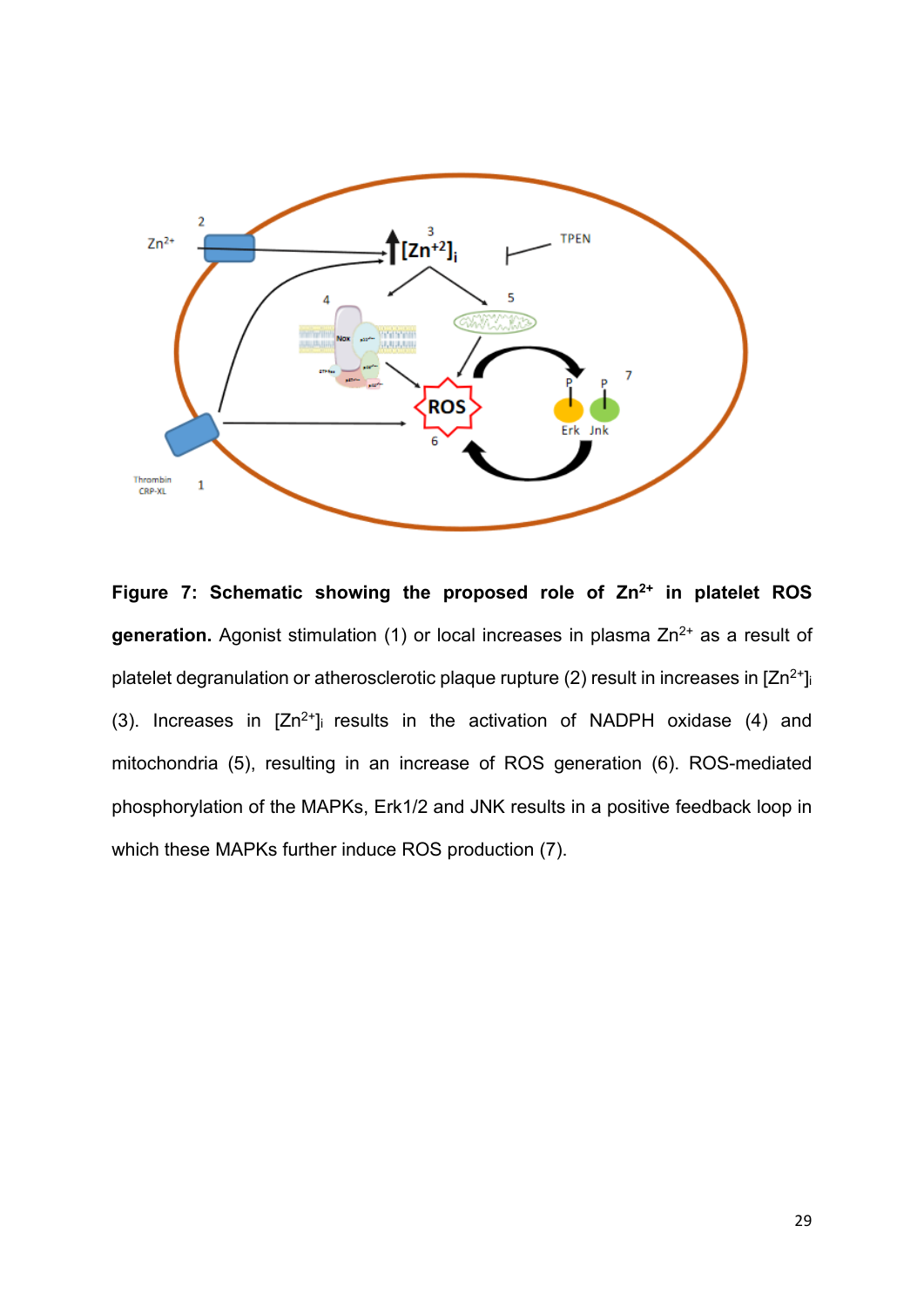#### **References**

- [1] Badimon L, Vilahur G. Thrombosis formation on atherosclerotic lesions and plaque rupture. J Intern Med 2014. 276:618–32.
- [2] Badimon L, Padró T, Vilahur G. Atherosclerosis, platelets and thrombosis in acute ischaemic heart disease. Eur Heart J Acute Cardiovasc Care 2012. 1:60–74.
- [3] Passam FH, Giannakopoulos B, Mirarabshahi P, Krilis SA. Molecular pathophysiology of the antiphospholipid syndrome: the role of oxidative posttranslational modification of beta 2 glycoprotein I. J Thromb Haemost 2011. 9 Suppl 1:275–82.
- [4] Lansdown AB, Mirastschijski U, Stubbs N, Scanlon E, Agren MS. Zinc in wound healing: theoretical, experimental, and clinical aspects. Wound Repair Regen 2007. 15:2–16.
- [5] Lansdown AB. Zinc in the healing wound. Lancet 1996. 347:706-7.
- [6] Milne DB, Ralston NV, Wallwork JC. Zinc content of cellular components of blood: methods for cell separation and analysis evaluated. Clin Chem 1985. 31:65–9.
- [7] Whitehouse RC, Prasad AS, Rabbani PI, Cossack ZT. Zinc in plasma, neutrophils, lymphocytes, and erythrocytes as determined by flameless atomic absorption spectrophotometry. Clin Chem 1982. 28:475–80.
- [8] Gordon PR, Woodruff CW, Anderson HL, O'Dell BL. Effect of acute zinc deprivation on plasma zinc and platelet aggregation in adult males. Am J Clin Nutr 1982. 35:113–9.
- [9] Emery MP, O'Dell BL. Low zinc status in rats impairs calcium uptake and aggregation of platelets stimulated by fluoride. Proc Soc Exp Biol Med Exp Biol Med N Y N 1993. 203:480–4.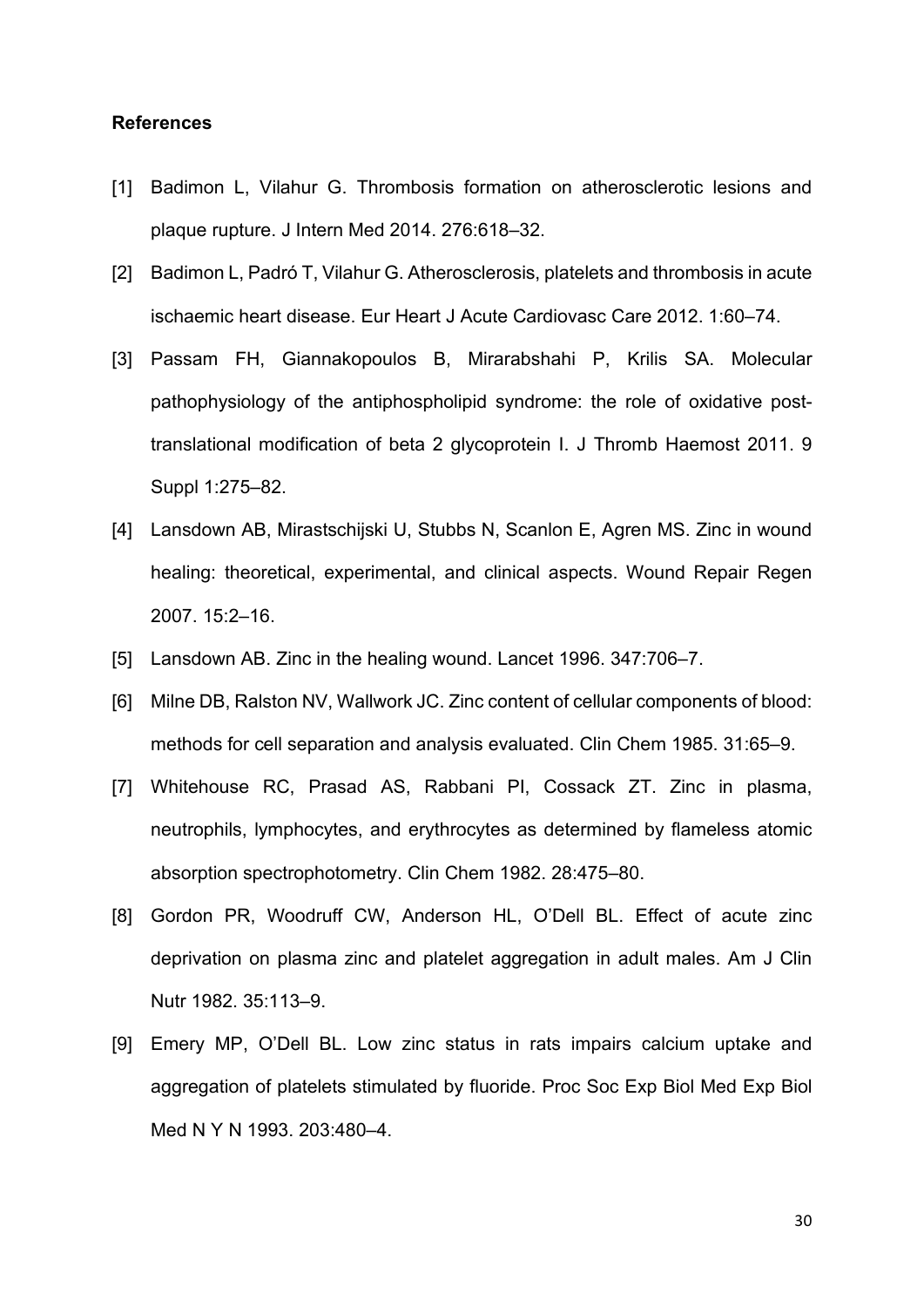- [10] Taylor KA, Pugh N. The contribution of zinc to platelet behaviour during haemostasis and thrombosis. Metallomics 2016. 8:144–55.
- [11] Watson B, White N, Taylor K, Howes J-M, Malcor J-D, Bihan D, Sage, SO, Farndale, RW and Pugh N. Zinc is a Transmembrane Agonist that Induces Platelet Activation in a Tyrosine Phosphorylation-Dependent Manner. Metallomics 2016. 8:91–100.
- [12] Ahmed NS, Lopes Pires ME, Taylor KA, Pugh N. Agonist-Evoked Increases in Intra-Platelet Zinc Couple to Functional Responses. Thromb Haemost 2019.119:128–39.
- [13] Yang X, Li Y, Li Y, Ren X, Zhang X, Hu D, Gao, Y, Zing, Y and Shang, H. Oxidative Stress-Mediated Atherosclerosis: Mechanisms and Therapies. Front Physiol 2017. 8:600.
- [14] He W, Liu Y, Wamer WG, Yin J-J. Electron spin resonance spectroscopy for the study of nanomaterial-mediated generation of reactive oxygen species. J Food Drug Anal 2014. 22:49–63.
- [15] Pietraforte D, Vona R, Marchesi A, de Jacobis IT, Villani A, Del Principe D, and Straface, E. Redox control of platelet functions in physiology and pathophysiology. Antioxid Redox Signal 2014. 21:177–93.
- [16] Qiao J, Arthur JF, Gardiner EE, Andrews RK, Zeng L, Xu K. Regulation of platelet activation and thrombus formation by reactive oxygen species. Redox Biol 2018. 14:126–30.
- [17] Kalyanaraman B. Teaching the basics of redox biology to medical and graduate students: Oxidants, antioxidants and disease mechanisms. Redox Biol 2013. 1:244–57.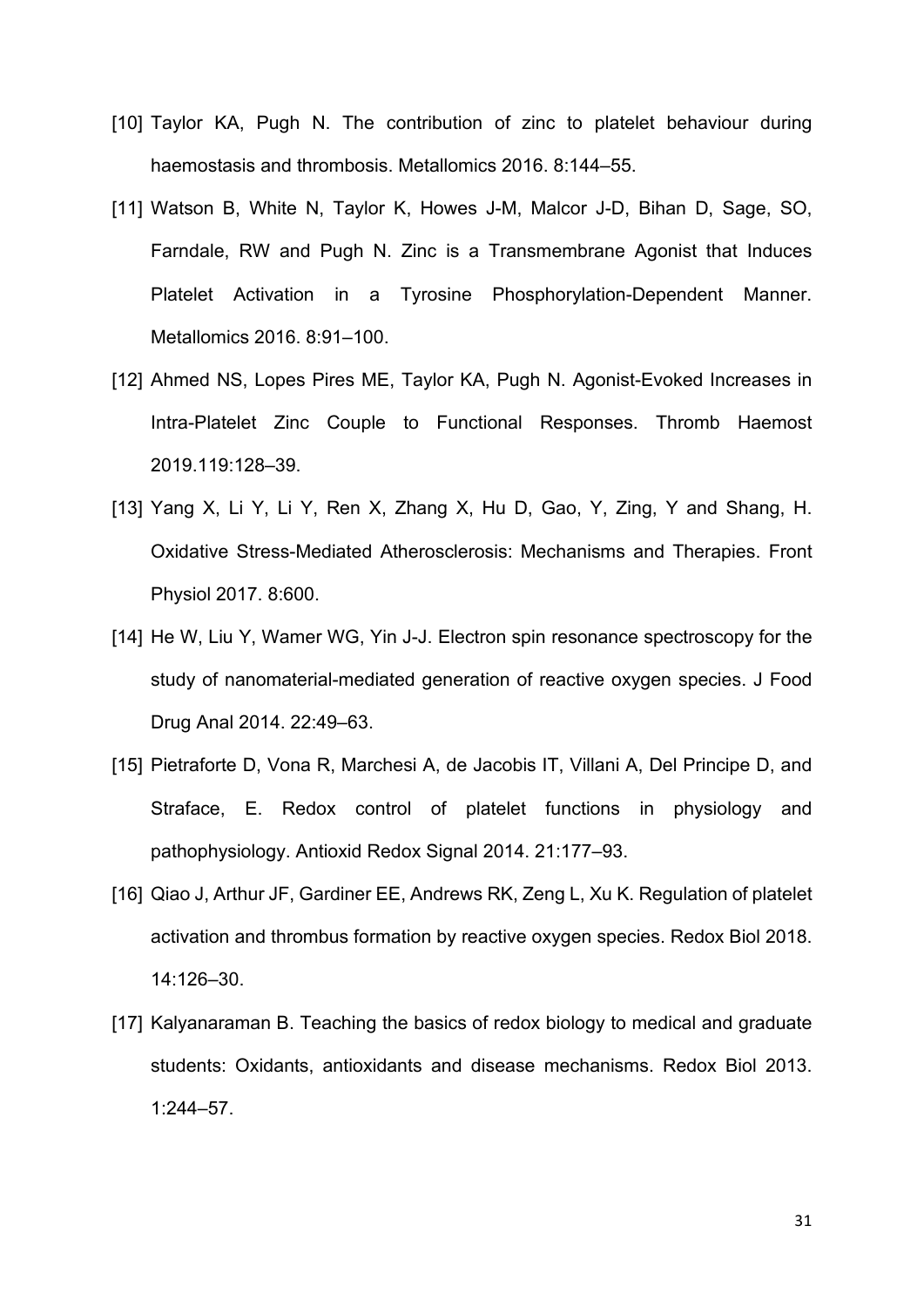- [18] Delaney MK, Kim K, Estevez B, Xu Z, Stojanovic-Terpo A, Shen B, Ushio-Fukai M, Cho J, and Du X. Differential Roles of the NADPH-Oxidase 1 and 2 in Platelet Activation and Thrombosis. Arterioscler Thromb Vasc Biol 2016. 36:846–54.
- [19] Vara D, Cifuentes-Pagano E, Pagano PJ, Pula G. A novel combinatorial technique for simultaneous quantification of oxygen radicals and aggregation reveals unexpected redox patterns in the activation of platelets by different physiopathological stimuli. Haematologica 2019. 104:1879–91.
- [20] Chen Q, Wang Q, Zhu J, Xiao Q, Zhang L. Reactive oxygen species: key regulators in vascular health and diseases. Br J Pharmacol 2018. 175:1279–92.
- [21] Halliwell B, Gutteridge JMC. Free Radicals in Biology and Medicine. Oxford University Press; 2015.
- [22] Klaunig JE, Kamendulis LM, Hocevar BA. Oxidative stress and oxidative damage in carcinogenesis. Toxicol Pathol 2010. 38:96–109.
- [23] Valko M, Izakovic M, Mazur M, Rhodes CJ, Telser J. Role of oxygen radicals in DNA damage and cancer incidence. Mol Cell Biochem 2004. 266:37–56.
- [24] Noh KM, Koh JY. Induction and activation by zinc of NADPH oxidase in cultured cortical neurons and astrocytes. J Neurosci Off J Soc Neurosci 2000. 20:RC111.
- [25] Aimo L, Cherr GN, Oteiza PI. Low extracellular zinc increases neuronal oxidant production through nadph oxidase and nitric oxide synthase activation. Free Radic Biol Med 2010. 48:1577–87.
- [26] Matsunaga Y, Kawai Y, Kohda Y, Gemba M, Involvement of activation of NADPH oxidase and extracellular signal-regulated kinase (ERK) in renal cell injury induced by zinc. J Toxicol Sci 2005. 30:135–44.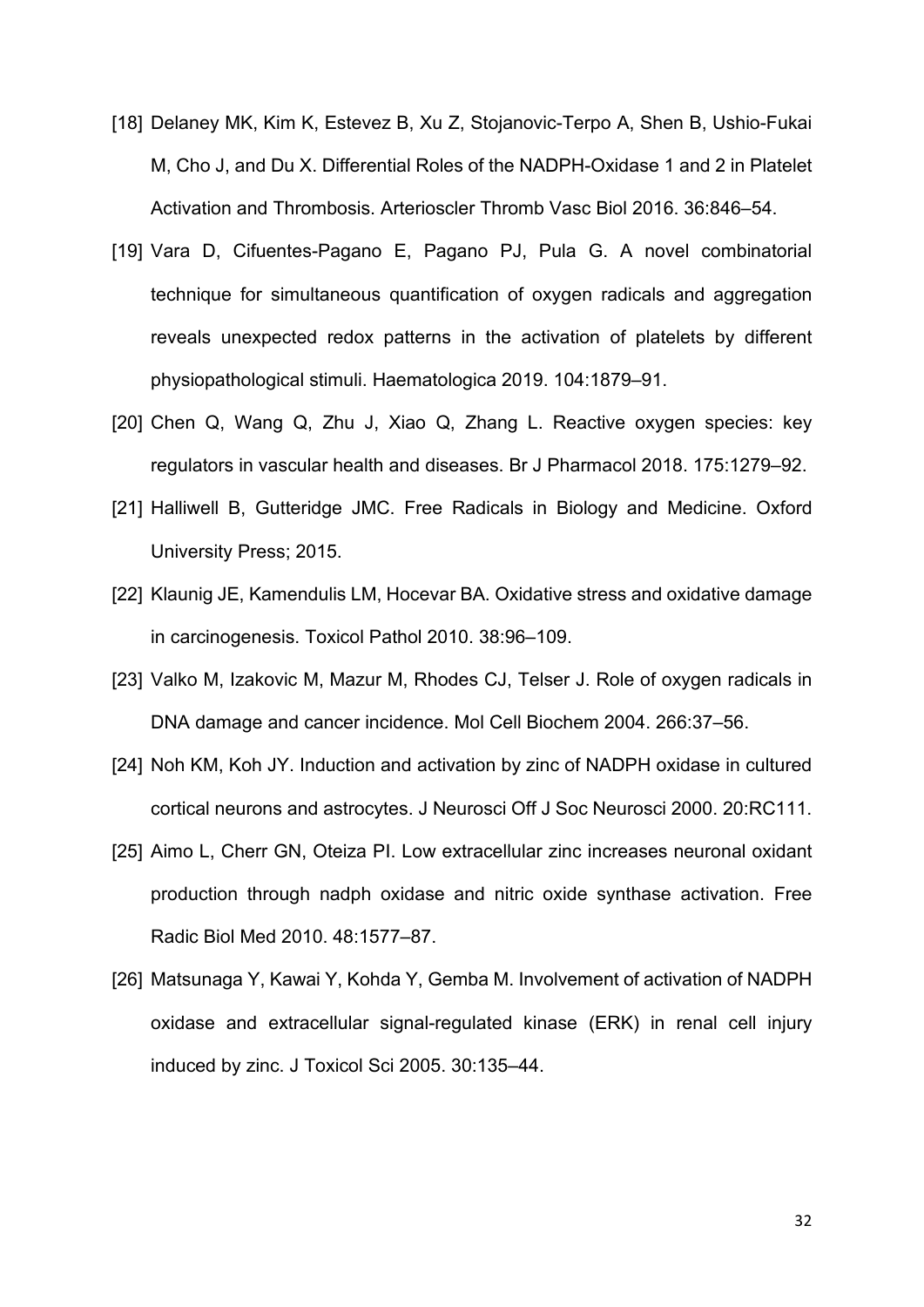- [27] Patrushev N, Seidel-Rogol B, Salazar G. Angiotensin II requires zinc and downregulation of the zinc transporters ZnT3 and ZnT10 to induce senescence of vascular smooth muscle cells. PloS One 2012. 7:e33211.
- [28] Salazar G, Huang J, Feresin RG, Zhao Y, Griendling KK. Zinc regulates Nox1 expression through a NF-κB and mitochondrial ROS dependent mechanism to induce senescence of vascular smooth muscle cells. Free Radic Biol Med 2017. 108:225–35.
- [29] Sensi SL, Yin HZ, Weiss JH. AMPA/kainate receptor-triggered  $Zn^{2+}$  entry into cortical neurons induces mitochondrial  $Zn^{2+}$  uptake and persistent mitochondrial dysfunction. Eur J Neurosci 2000. 12:3813–8.
- [30] Dineley KE, Richards LL, Votyakova TV, Reynolds IJ. Zinc causes loss of membrane potential and elevates reactive oxygen species in rat brain mitochondria. Mitochondrion 2005. 5:55–65.
- [31] Clausen A, McClanahan T, Ji SG, Weiss JH. Mechanisms of rapid reactive oxygen species generation in response to cytosolic  $Ca^{2+}$  or  $Zn^{2+}$  loads in cortical neurons. PloS One 2013. 8:e83347.
- [32] Vande Voorde J, Ackermann T, Pfetzer N, Sumpton D, Mackay G, Kalna G, Nixon C, Blyth K, Gottlieb E, and Tardito S. Improving the metabolic fidelity of cancer models with a physiological cell culture medium. Sci Adv 2019. 5:eaau7314.
- [33] Gibbins JM. Techniques for analysis of proteins by SDS-polyacrylamide gel electrophoresis and Western blotting. Methods Mol Biol 2004. 273:139–52.
- [34] Palomo I, Toro C, Alarcón M. The role of platelets in the pathophysiology of atherosclerosis. Mol Med Rep 2008. 1:179–84.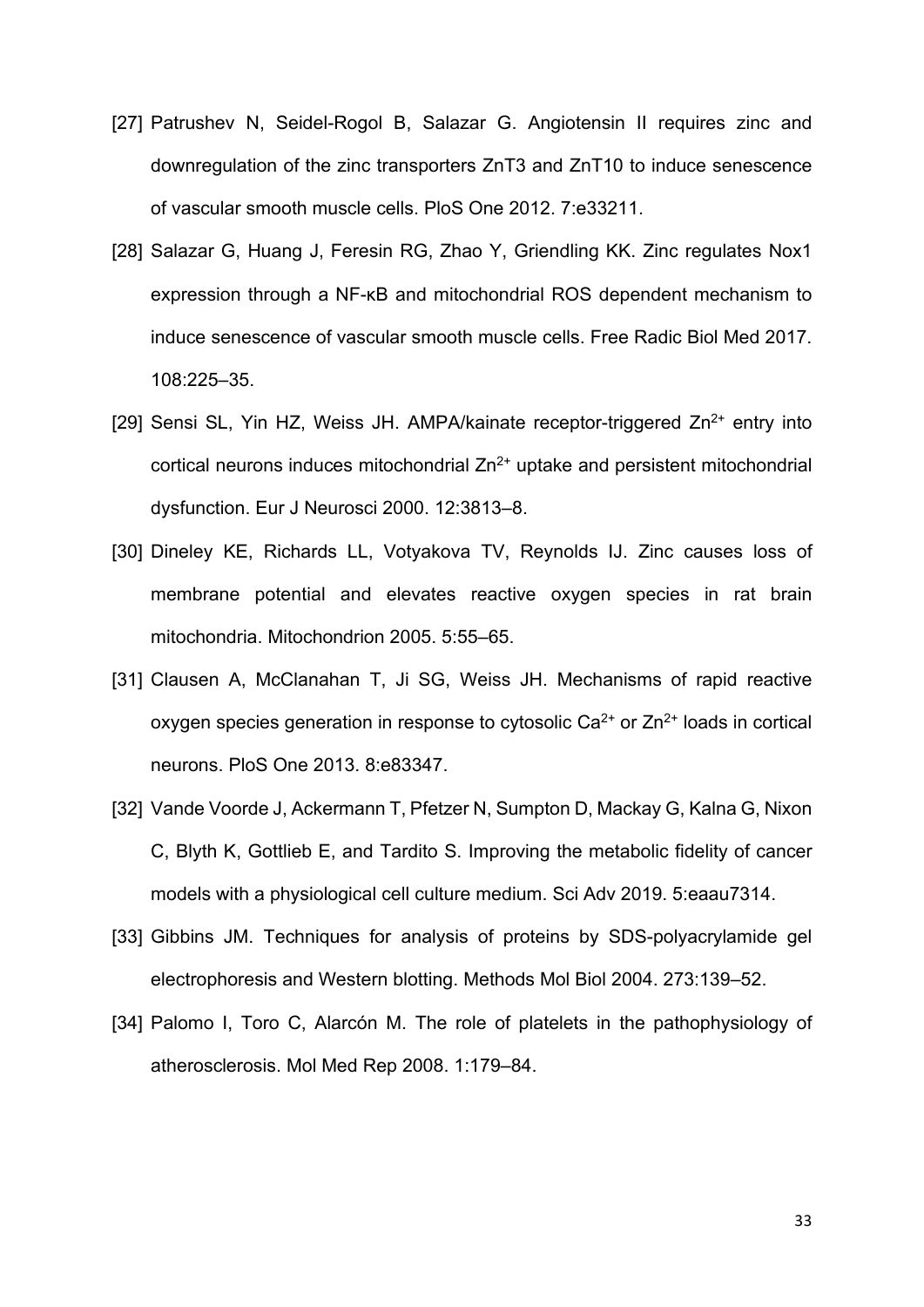- [35] Lopes Pires ME, Clarke SR, Marcondes S, Gibbins JM. Lipopolysaccharide potentiates platelet responses via toll-like receptor 4-stimulated Akt-Erk-PLA2 signalling. PloS One 2017. 12:e0186981.
- [36] Trybulec M, Kowalska MA, McLane MA, Silver L, Lu W, Niewiarowski S. Exposure of platelet fibrinogen receptors by zinc ions: role of protein kinase C. Proc Soc Exp Biol Med 1993. 203:108–16.
- [37] Aquilano K, Baldelli S, Ciriolo MR. Glutathione: new roles in redox signaling for an old antioxidant. Front Pharmacol 2014. 5:196.
- [38] Oliveira PVS, Laurindo FRM. Implications of plasma thiol redox in disease. Clin Sci 2018.132:1257–80.
- [39] Marx G, Korner G, Mou X, Gorodetsky R. Packaging zinc, fibrinogen, and factor XIII in platelet alpha-granules. J Cell Physiol 1993. 156:437–42.
- [40] Bolsover SR, Kater SB, Guthrie PB. Spatial gradients of cytosolic calcium concentration in neurones during paradoxical activation by calcium. Cell Calcium 1996. 20:373–9.
- [41] Schnetkamp PP, Li XB, Basu DK, Szerencsei RT. Regulation of free cytosolic Ca<sup>2+</sup> concentration in the outer segments of bovine retinal rods by Na-Ca-K exchange measured with fluo-3. I. Efficiency of transport and interactions between cations. J Biol Chem 1991. 266:22975–82.
- [42] Fujikawa K, Fukumori R, Nakamura S, Kutsukake T, Takarada T, Yoneda Y. Potential interactions of calcium-sensitive reagents with zinc ion in different cultured cells. PloS One 2015. 10:e0127421.
- [43] Aiba I, West AK, Sheline CT, Shuttleworth CW. Intracellular dialysis disrupts  $Zn^{2+}$ dynamics and enables selective detection of  $Zn^{2+}$  influx in brain slice preparations. J Neurochem 2013. 125:822–31.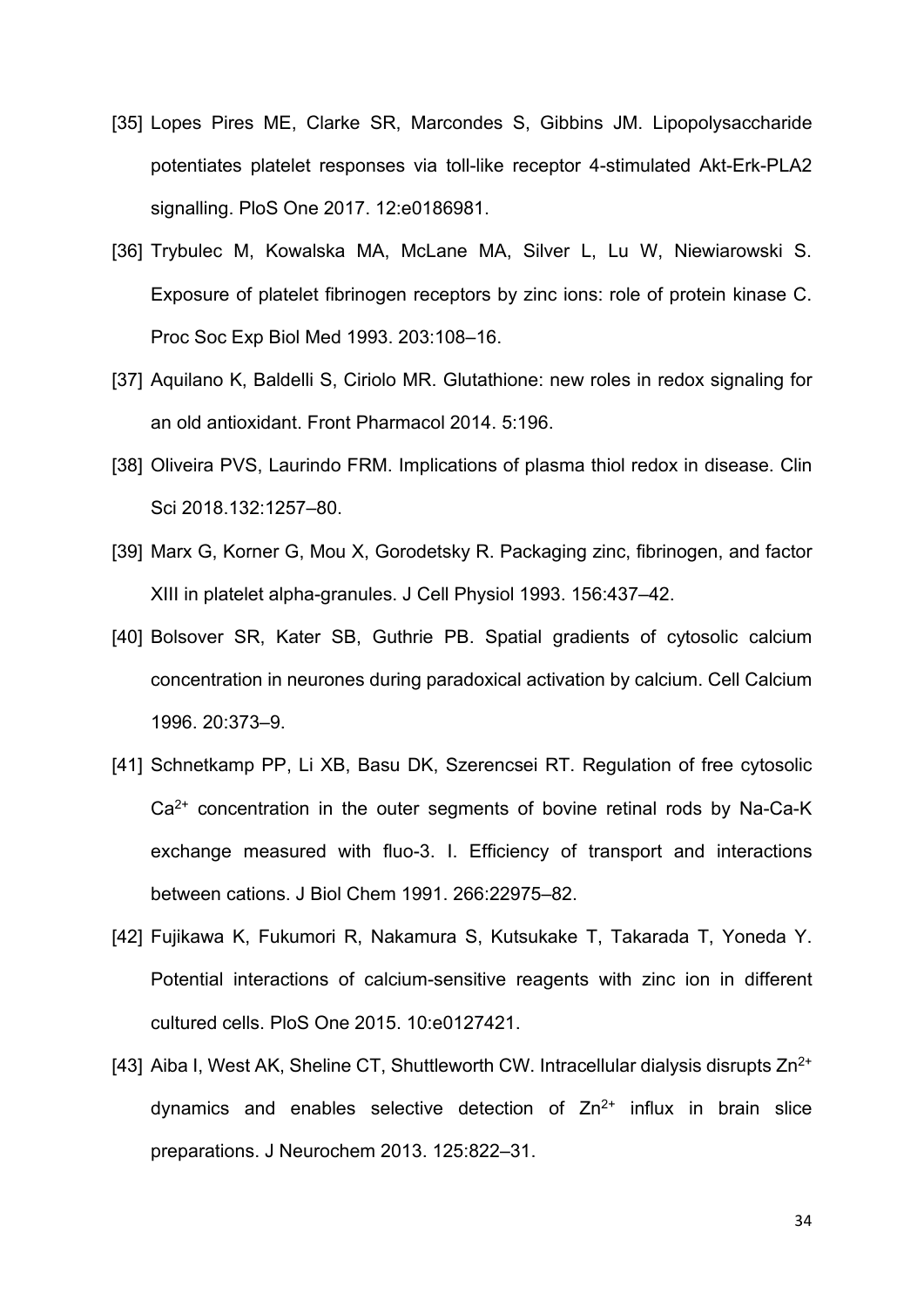- [44] Przygodzki T, Sokal A, Bryszewska M. Calcium ionophore A23187 action on cardiac myocytes is accompanied by enhanced production of reactive oxygen species. Biochim Biophys Acta BBA - Mol Basis Dis 2005. 1740:481–8.
- [45] El-Benna J, Dang PM-C, Gougerot-Pocidalo MA, Marie JC, Braut-Boucher F. p47phox, the phagocyte NADPH oxidase/NOX2 organizer: structure, phosphorylation and implication in diseases. Exp Mol Med 2009. 41:217–25.
- [46] DeLeo FR, Quinn MT. Assembly of the phagocyte NADPH oxidase: molecular interaction of oxidase proteins. J Leukoc Biol 1996. 60:677–91.
- [47] Nimmanon T, Ziliotto S, Morris S, Flanagan L, Taylor KM. Phosphorylation of zinc channel ZIP7 drives MAPK, PI3K and mTOR growth and proliferation signalling. Met Integr Biometal Sci 2017. 9:471–81.
- [48] Ohashi K, Nagata Y, Wada E, Zammit PS, Shiozuka M, Matsuda R. Zinc promotes proliferation and activation of myogenic cells via the PI3K/Akt and ERK signaling cascade. Exp Cell Res 2015. 333:228–37.
- [49] Moriyama M, Fujitsuka S, Kawabe K, Takano K, Nakamura Y. Zinc Potentiates Lipopolysaccharide-induced Nitric Oxide Production in Cultured Primary Rat Astrocytes. Neurochem Res 2018. 43:363–74.
- [50] Freedman JE. Oxidative stress and platelets. Arterioscler Thromb Vasc Biol 2008. 28:s11-16.
- [51] Lopes-Pires ME, Casarin AL, Pereira-Cunha FG, Lorand-Metze I, Antunes E, Marcondes S. Lipopolysaccharide treatment reduces rat platelet aggregation independent of intracellular reactive-oxygen species generation. Platelets 2012. 23:195–201.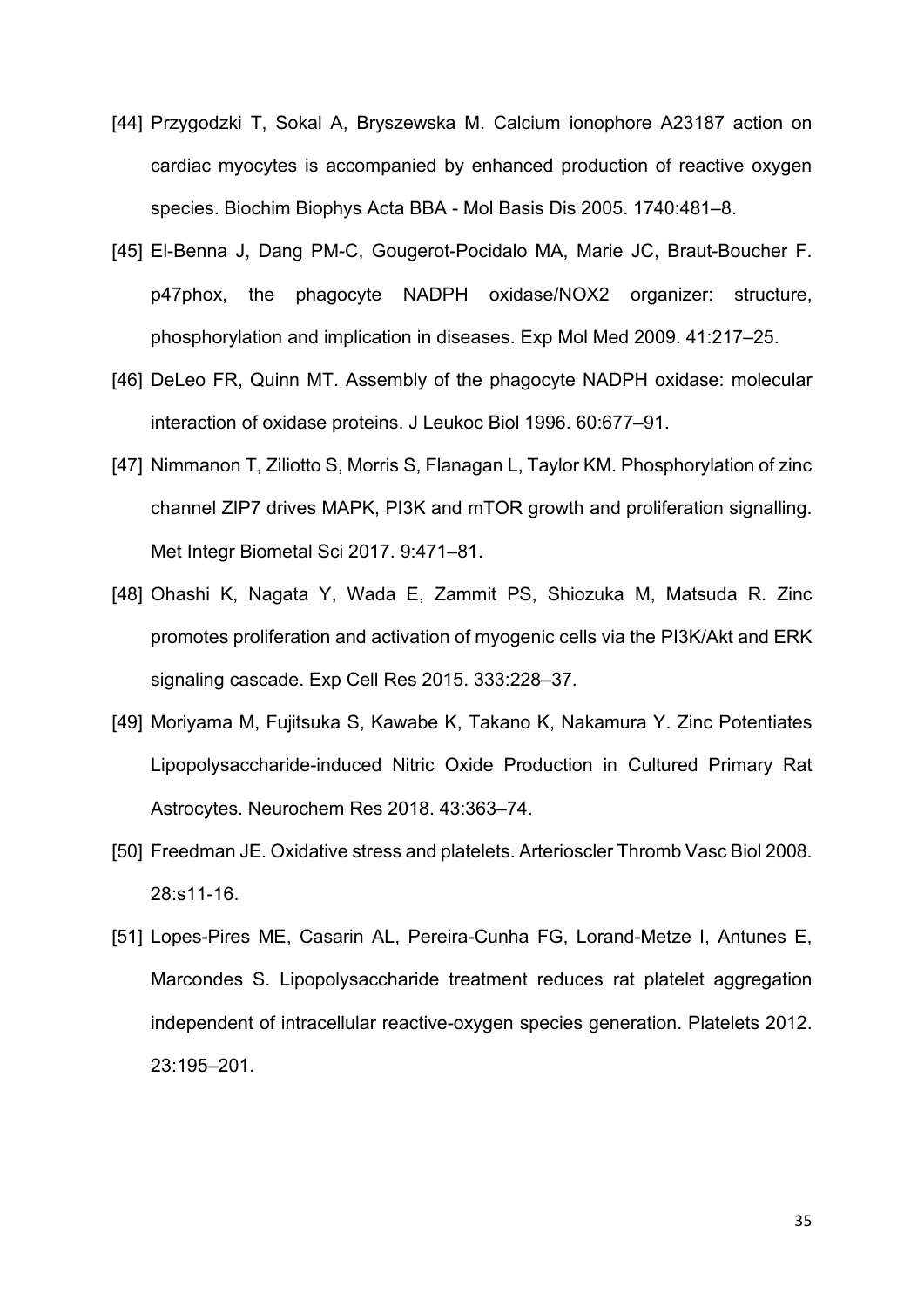- [52] Bishop GM, Dringen R, Robinson SR. Zinc stimulates the production of toxic reactive oxygen species (ROS) and inhibits glutathione reductase in astrocytes. Free Radic Biol Med 2007. 42:1222–30.
- [53] Guo D, Bi H, Liu B, Wu Q, Wang D, Cui Y. Reactive oxygen species-induced cytotoxic effects of zinc oxide nanoparticles in rat retinal ganglion cells. Toxicol Vitro Int J Publ Assoc BIBRA 2013. 27:731–8.
- [54] Yamasaki S, Sakata-Sogawa K, Hasegawa A, Suzuki T, Kabu K, Sato E, Kurosaki T, Yamashita S, Tokunaga M, Nishida K, Hirano T. Zinc is a novel intracellular second messenger. J Cell Biol 2007. 177:637–45.
- [55] Haase H, Maret W. Fluctuations of cellular, available zinc modulate insulin signaling via inhibition of protein tyrosine phosphatases. J Trace Elem Med Biol 2005. 19:37–42.
- [56] Görlach A, Bertram K, Hudecova S, Krizanova O. Calcium and ROS: A mutual interplay. Redox Biol 2015. 6:260–71.
- [57] Ahmed S, Kozma R, Lee J, Monfries C, Harden N, Lim L. The cysteine-rich domain of human proteins, neuronal chimaerin, protein kinase C and diacylglycerol kinase binds zinc. Evidence for the involvement of a zincdependent structure in phorbol ester binding. Biochem J 1991. 280 (Pt 1):233– 41.
- [58] Ashfaq S, Abramson JL, Jones DP, Rhodes SD, Weintraub WS, Hooper WC, Vaccarino V, Harrison DG, and Quyyumi AA. The relationship between plasma levels of oxidized and reduced thiols and early atherosclerosis in healthy adults. J Am Coll Cardiol 2006. 47:1005–11.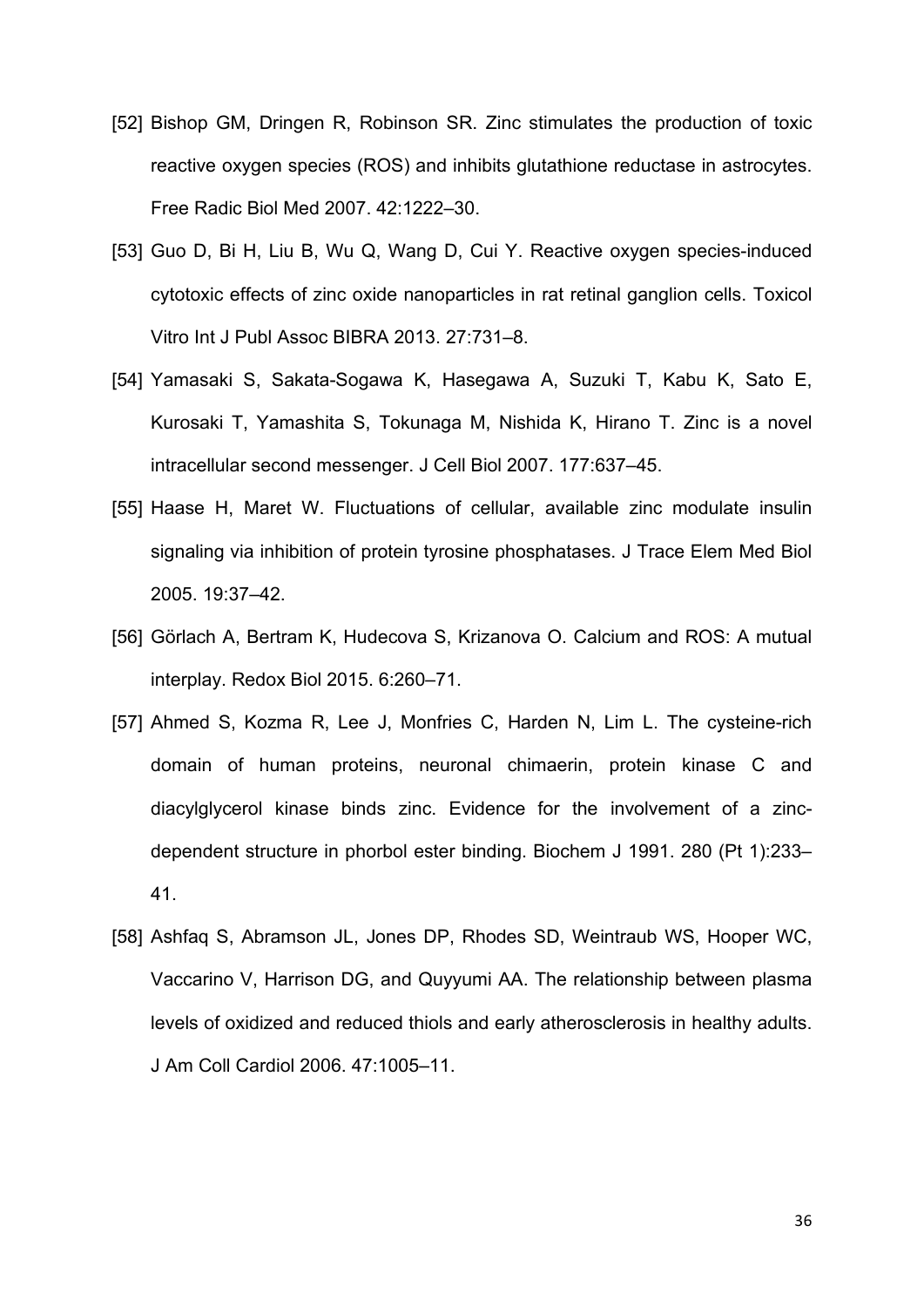- [59] Rahal A, Kumar A, Singh V, Yadav B, Tiwari R, Chakraborty S, and Dhama K. Oxidative stress, prooxidants, and antioxidants: the interplay. BioMed Res Int 2014. 2014:761264.
- [60] Vara D, Campanella M, Pula G. The novel NOX inhibitor 2-acetylphenothiazine impairs collagen-dependent thrombus formation in a GPVI-dependent manner. Br J Pharmacol 2013. 168:212–24.
- [61] Garcia-Souza LF, Oliveira MF. Mitochondria: biological roles in platelet physiology and pathology. Int J Biochem Cell Biol 2014. 50:156–60.
- [62] Li Z, Xi X, Du X. A mitogen-activated protein kinase-dependent signaling pathway in the activation of platelet integrin alpha IIbbeta3. J Biol Chem 2001. 276:42226– 32.
- [63] Kyriakis JM, Avruch J. Mammalian MAPK signal transduction pathways activated by stress and inflammation: a 10-year update. Physiol Rev 2012. 92:689–737.
- [64] Azriel-Tamir H, Sharir H, Schwartz B, Hershfinkel M. Extracellular zinc triggers ERK-dependent activation of Na+/H+ exchange in colonocytes mediated by the zinc-sensing receptor. J Biol Chem 2004. 279:51804–16.
- [65] Hönscheid A, Dubben S, Rink L, Haase H. Zinc differentially regulates mitogenactivated protein kinases in human T cells. J Nutr Biochem 2012. 23:18–26.
- [66] Zhang, J, Salojin, KV, Gao, JX, Cameron, MJ, Bergerot, I, Delovitch, TL. p38 mitogen-activated protein kinase mediates signal integration of TCR/CD28 costimulation in primary murine T cells. J Immunol 1999. 162:3819–29.
- [67] Koeberle A, Pergola C, Shindou H, Koeberle SC, Shimizu T, Laufer SA, and Werz O. Role of p38 mitogen-activated protein kinase in linking stearoyl-CoA desaturase-1 activity with endoplasmic reticulum homeostasis. FASEB J 2015. 29:2439–49.